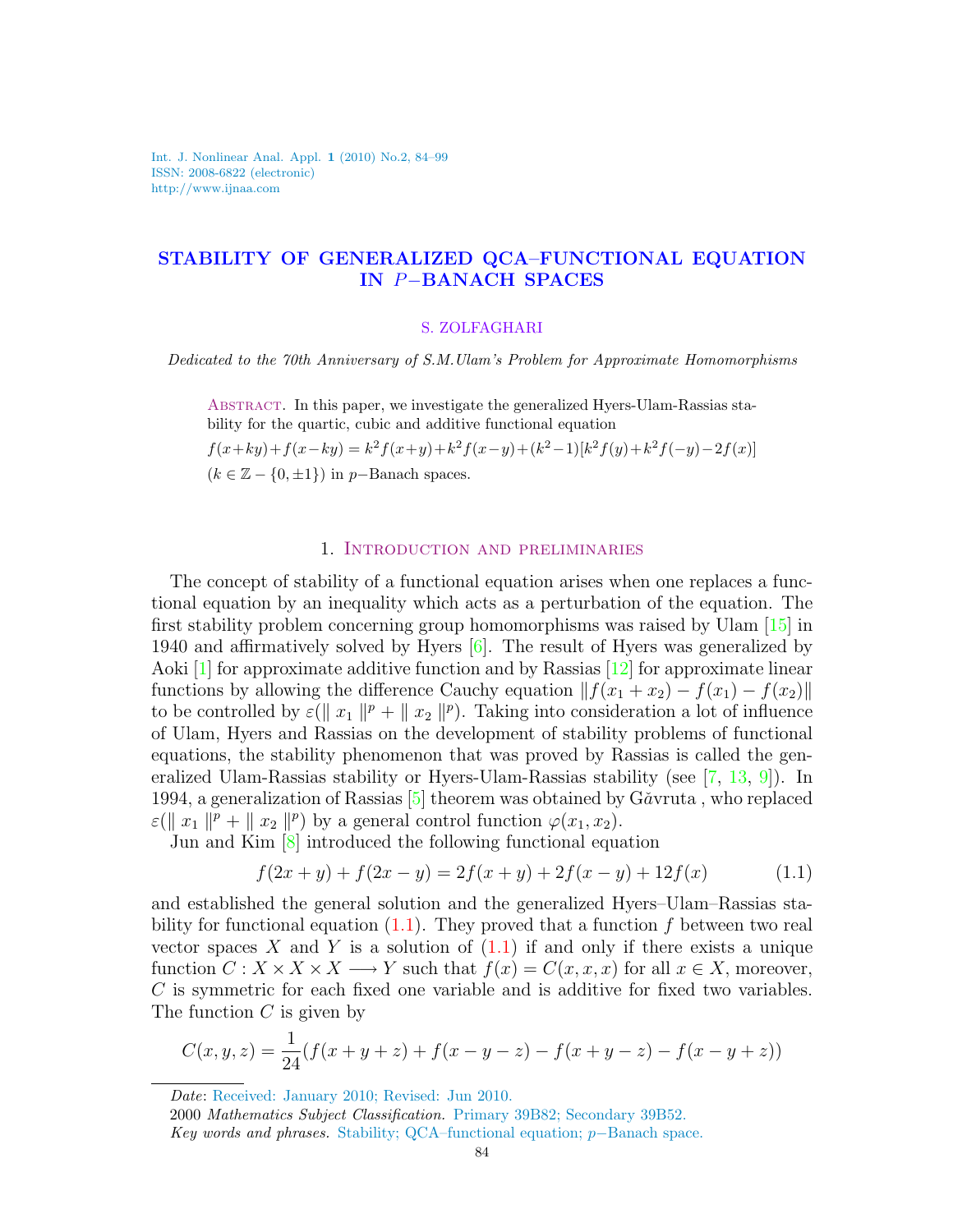for all  $x, y, z \in X$ . Obviously, the function  $f(x) = bx^3$  satisfies functional equation  $(1.1)$ , so it is natural to call  $(1.1)$  the cubic functional equation. Every solution of the cubic functional equation is said to be a cubic function. Lee et. al. [\[10\]](#page-15-8) considered the following functional equation

$$
f(2x + y) + f(2x - y) = 4f(x + y) + 4f(x - y) + 24f(x) - 6f(y).
$$
 (1.2)

In fact, they proved that a function f between two real vector spaces  $X$  and  $Y$  is a solution of [\(1.2\)](#page-1-0) if and only if there exists a unique symmetric bi-quadratic function  $B_2: X \times X \longrightarrow Y$  such that  $f(x) = B_2(x, x)$  for all x. The bi-quadratic function  $B_2$  is given by

<span id="page-1-0"></span>
$$
B_2(x, y) = \frac{1}{12}(f(x+y) + f(x-y) - 2f(x) - 2f(y))
$$

for all  $x, y \in X$ . It is easy to show that the function  $f(x) = cx^4$  satisfies the functional equation [\(1.2\)](#page-1-0), which is called the quartic functional equation .

We consider some basic concepts concerning p–normed spaces.

**Definition 1.1.** (See [\[2,](#page-14-1) [14\]](#page-15-9)). Let X be a real linear space. A function  $\| \cdot \| : X \to \mathbb{R}$ is a quasi-norm (valuation) if it satisfies the following conditions:

 $(QN_1)$   $||x|| > 0$  for all  $x \in X$  and  $||x|| = 0$  if and only if  $x = 0$ ;

 $(QN_2)$   $\|\lambda. x\| = |\lambda|. \|x\|$  for all  $\lambda \in \mathbb{R}$  and all  $x \in X$ ;

 $(QN_3)$  There is a constant  $M \geq 1$ :  $||x + y|| \leq M(||x|| + ||y||)$  for all  $x, y \in X$ . Then  $(X, \| \cdot \|)$  is called a quasi-normed space. The smallest possible M is called the modulus of concavity of  $\| \cdot \|$ . A quasi-Banach space is a complete quasi-normed space.

A quasi-norm  $\| \cdot \|$  is called a p–norm  $(0 < p \le 1)$  if

<span id="page-1-1"></span>
$$
||x + y||^p \le ||x||^p + ||y||^p
$$

for all  $x, y \in X$ . In this case, a quasi-Banach space is called a p–Banach space.

By the Aoki-Rolewicz Theorem  $|14|$ , each quasi-norm is equivalent to some  $p-$ norm (see also [\[2\]](#page-14-1)). Since it is much easier to work with  $p$ –norms, henceforth we restrict our attention mainly to p–norms.

Najati and Moghimi [\[11\]](#page-15-10), have obtained the generalized Hyers-Ulam-Rassias stability for a mixed type of quadratic and additive functional equation. In addition Eshaghi Gordji and Khodaei [\[3\]](#page-14-2), established the general solution and investigated the Hyers-Ulam-Rassias stability for a mixed type of cubic, quadratic and additive functional equation, with  $f(0) = 0$ ,

$$
f(x+ky) + f(x-ky) = k^2 f(x+y) + k^2 f(x-y) + 2(1-k^2)f(x)
$$
 (1.3)

in quasi-Banach spaces, where k is nonzero integer numbers with  $k \neq \pm 1$ . Obviously, the function  $f(x) = ax + bx^2 + cx^3$  is a solution of the functional equation [\(1.3\)](#page-1-1). In this paper, we investigate the generalized Hyers-Ulam stability for the quartic, cubic and additive functional equation:

<span id="page-1-2"></span>
$$
f(x+ky) + f(x-ky) = k^2 f(x+y) + k^2 f(x-y)
$$
  
+ 
$$
(k^2 - 1)[k^2 f(y) + k^2 f(-y) - 2f(x)]
$$
 (1.4)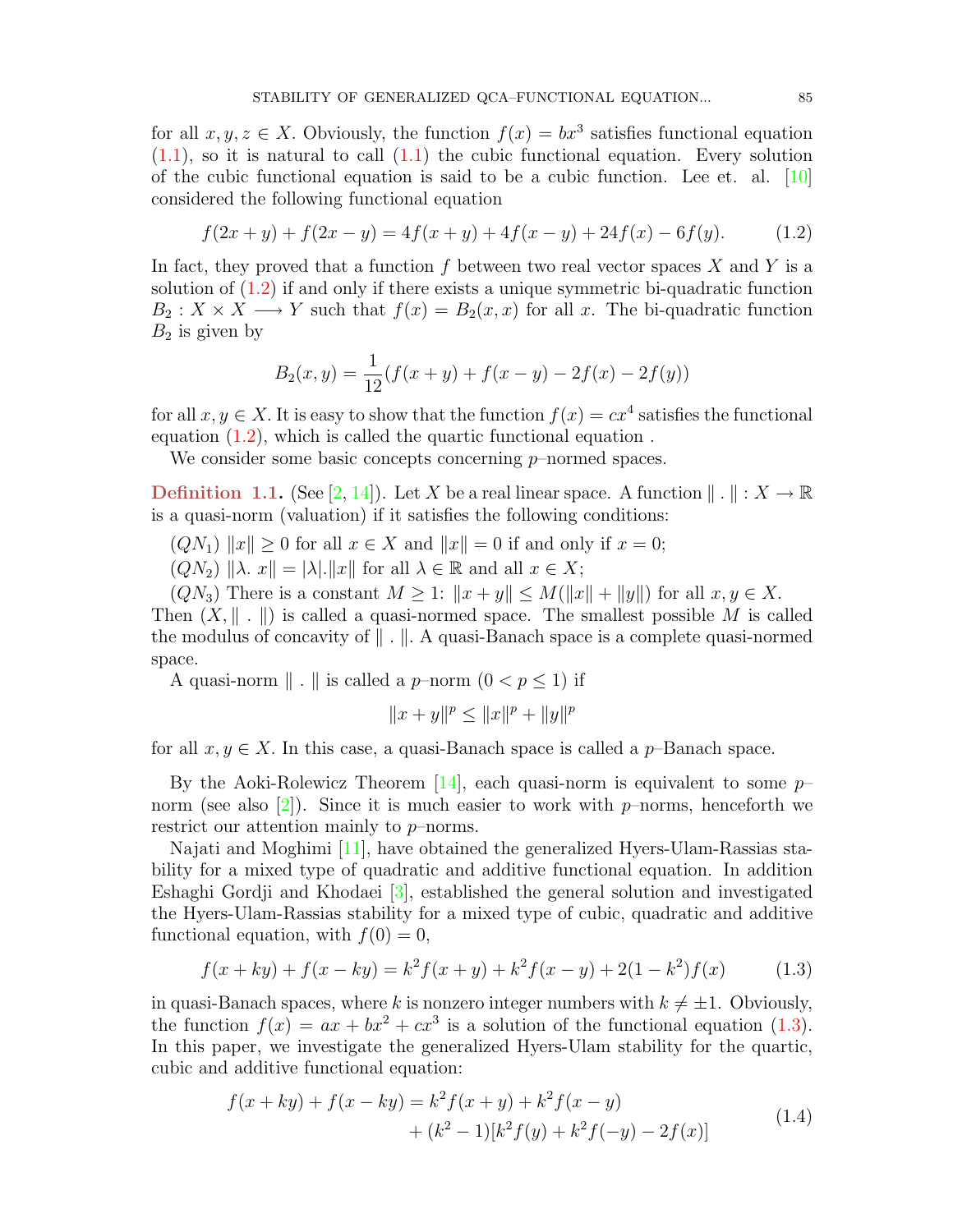#### 86 S. ZOLFAGHARI

 $(k \in \mathbb{Z} - \{0, \pm 1\})$  in p–Banach spaces. It is easy to see that the function  $f(x) =$  $ax + bx^3 + cx^4$  is a solution of the functional equation [\(1.4\)](#page-1-2). Eshaghi et. al. [\[4\]](#page-14-3) investigated the general solution of the functional equation [\(1.4\)](#page-1-2).

## 2. Main result

In the rest of this paper, we will assume that X be a  $p$ -normed space and Y be a  $p$ –Banach space. For convenience, we use the following abbreviation for a given function  $f: X \to Y$ ,

$$
D_f(x, y) := f(x + ky) + f(x - ky) - k^2 f(x + y) - k^2 f(x - y)
$$

$$
- (k^2 - 1)[k^2 f(y) + k^2 f(-y) - 2f(x)]
$$

<span id="page-2-1"></span>for all  $x, y \in X$ .

**Lemma 2.1.** (See [\[11\]](#page-15-10)) Let  $0 < p \leq 1$  and let  $x_1, x_2, \ldots, x_n$  be non-negative real numbers. Then

$$
(\sum_{i=1}^{n} x_i)^p \le \sum_{i=1}^{n} x_i^p.
$$

<span id="page-2-5"></span>**Lemma 2.2.** (See [\[4\]](#page-14-3)) Let  $V_1$  and  $V_2$  be real vector spaces. If an odd function f:  $V_1 \rightarrow V_2$  satisfies [\(1](#page-1-2).4), then the function  $g: V_1 \rightarrow V_2$  defined by  $g(x) = f(2x) - 8f(x)$ is additive.

<span id="page-2-6"></span><span id="page-2-2"></span>Theorem 2.3. Let  $\ell \in \{-1,1\}$  be fixed, and  $\varphi_a : X \times X \to [0,\infty)$  be a function such that

$$
\lim_{n \to \infty} 2^{n\ell} \varphi_a\left(\frac{x}{2^{n\ell}}, \frac{y}{2^{n\ell}}\right) = 0 \tag{2.1}
$$

for all  $x, y \in X$ , and

<span id="page-2-3"></span>
$$
\sum_{\iota=\frac{1+\ell}{2}}^{\infty} 2^{\iota p \ell} \varphi_a^p(\frac{u}{2^{\iota \ell}}, \frac{y}{2^{\iota \ell}}) < \infty \tag{2.2}
$$

<span id="page-2-0"></span>for all  $u \in \{x, 2x, (k-1)x, (k+1)x, (2k-1)x, (2k+1)x\}$  and all  $y \in \{x, 2x, 3x\}$ .  $(denoted \ (\varphi(x,y))^p$  by  $\varphi^p(x,y)$ ). Suppose that an odd function  $f: X \to Y$  satisfies the inequality

<span id="page-2-4"></span>
$$
||D_f(x,y)|| \le \varphi_a(x,y) \tag{2.3}
$$

for all  $x, y \in X$ . Furthermore, assume that  $f(0) = 0$  in  $(2.3)$  $(2.3)$  for the case  $\ell = 1$ . Then the limit

$$
A(x) := \lim_{n \to \infty} 2^{n\ell} [f(\frac{x}{2^{n\ell - 1}}) - 8f(\frac{x}{2^{n\ell}})] \tag{2.4}
$$

exists for all  $x \in X$  and  $A: X \to Y$  is a unique additive function satisfying

$$
||f(2x) - 8f(x) - A(x)|| \le \frac{1}{2} [\tilde{\psi}_a(x)]^{\frac{1}{p}}
$$
\n(2.5)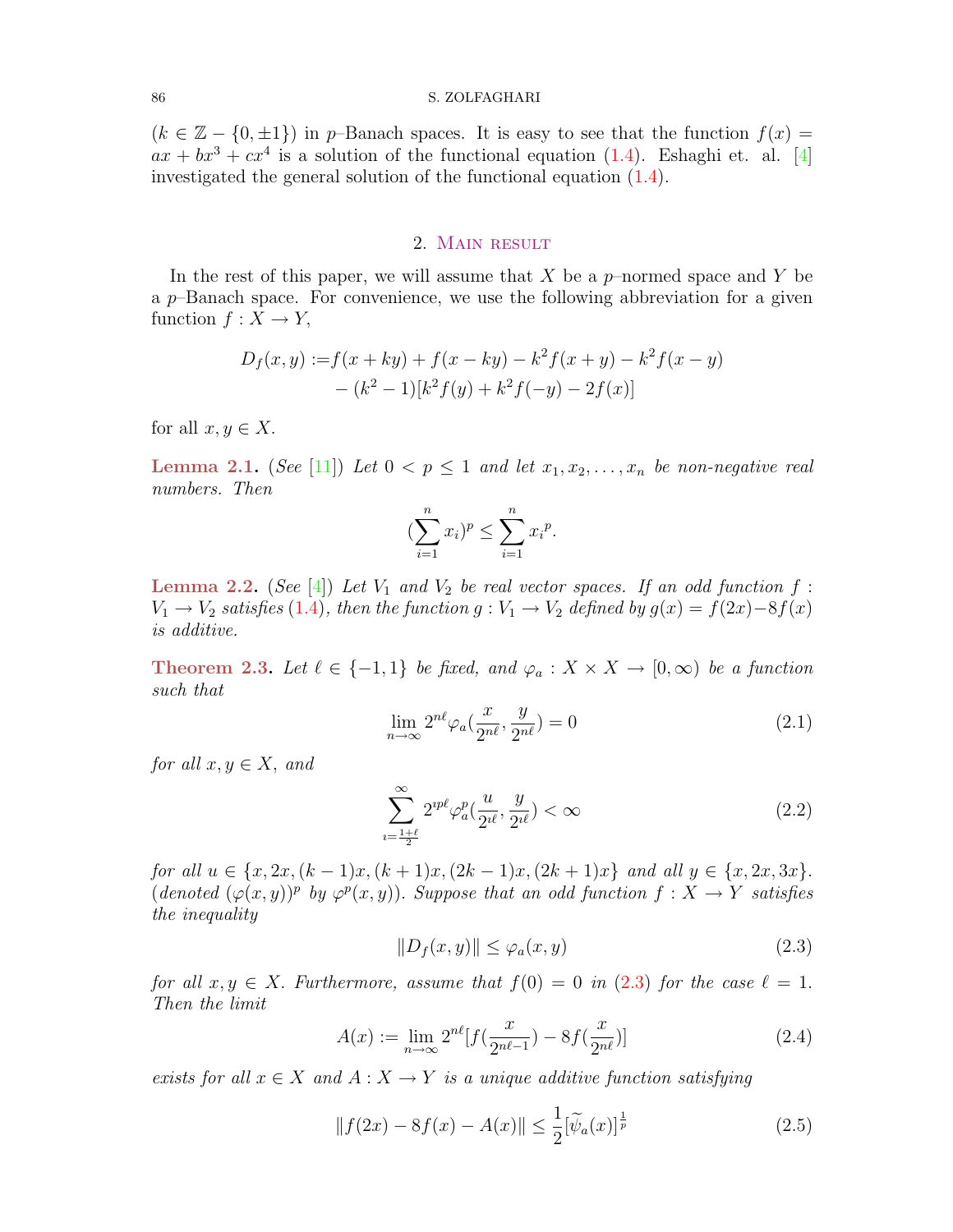for all  $x \in X$ , where

$$
\widetilde{\psi}_{a}(x) := \sum_{i=\frac{1+\ell}{2}}^{\infty} 2^{ip\ell} \left\{ \frac{1}{k^{2p}(k^{2}-1)^{p}} \left[ (4k^{2}-3)^{p} \varphi_{a}^{p}(\frac{x}{2^{i\ell}}, \frac{x}{2^{i\ell}}) + k^{2p} \varphi_{a}^{p}(\frac{2x}{2^{i\ell}}, \frac{2x}{2^{i\ell}}) \right. \right.\left. + (2k^{2})^{p} \varphi_{a}^{p}(\frac{2x}{2^{i\ell}}, \frac{x}{2^{i\ell}}) + (2k^{2})^{p} \varphi_{a}^{p}(\frac{x}{2^{i\ell}}, \frac{2x}{2^{i\ell}}) + \varphi_{a}^{p}(\frac{x}{2^{i\ell}}, \frac{3x}{2^{i\ell}}) \right. \right.\left. + 2^{p} \varphi_{a}^{p}(\frac{(k+1)x}{2^{i\ell}}, \frac{x}{2^{i\ell}}) + 2^{p} \varphi_{a}^{p}(\frac{(k-1)x}{2^{i\ell}}, \frac{x}{2^{i\ell}}) \right.\left. + \varphi_{a}^{p}(\frac{(2k+1)x}{2^{i\ell}}, \frac{x}{2^{i\ell}}) + \varphi_{a}^{p}(\frac{(2k-1)x}{2^{i\ell}}, \frac{x}{2^{i\ell}}) \right] \right\}.
$$
\n(2.6)

*Proof.* Let  $\ell = 1$ . It follows from  $(2.3)$  and using the oddness of f that

<span id="page-3-1"></span><span id="page-3-0"></span>
$$
||f(ky + x) - f(ky - x) - k^2 f(x + y) - k^2 f(x - y) + 2(k^2 - 1)f(x)||
$$
  
\$\le \varphi\_a(x, y)\$ (2.7)

for all  $x, y \in X$ . Letting  $y = x$  in  $(2.7)$ , we have

$$
||f((k+1)x) - f((k-1)x) - k^2 f(2x) + 2(k^2 - 1)f(x)|| \le \varphi_a(x, x)
$$
\n(2.8)

for all  $x \in X$ . It follows from  $(2.8)$  that

<span id="page-3-6"></span>
$$
||f(2(k+1)x) - f(2(k-1)x) - k^2 f(4x) + 2(k^2 - 1)f(2x)|| \le \varphi_a(2x, 2x) \quad (2.9)
$$

for all  $x \in X$ . Replacing x and y by 2x and x in [\(2.7\)](#page-3-0), respectively, we get

<span id="page-3-2"></span>
$$
||f((k+2)x) - f((k-2)x) - k^2 f(3x) - k^2 f(x) + 2(k^2 - 1)f(2x)||
$$
  
\$\leq \varphi\_a(2x, x)\$ (2.10)

for all  $x \in X$ . Setting  $y = 2x$  in  $(2.7)$ , gives

<span id="page-3-3"></span>
$$
\|f((2k+1)x) - f((2k-1)x) - k^2 f(3x) - k^2 f(-x) + 2(k^2 - 1)f(x)\|
$$
  
\$\leq \varphi\_a(x, 2x)\$ (2.11)

for all  $x \in X$ . Putting  $y = 3x$  in  $(2.7)$ , we obtain

<span id="page-3-7"></span><span id="page-3-5"></span><span id="page-3-4"></span>
$$
\|f((3k+1)x) - f((3k-1)x) - k^2 f(4x) - k^2 f(-2x) + 2(k^2 - 1)f(x)\|
$$
  
\n
$$
\leq \varphi_a(x, 3x) \tag{2.12}
$$

for all  $x \in X$ . Replacing x by  $(k+1)x$  and y by x in  $(2.7)$ , we get

$$
\|f((2k+1)x) - f(-x) - k^2 f((k+2)x) - k^2 f(kx) + 2(k^2 - 1)f((k+1)x)\|
$$
  
\n
$$
\leq \varphi_a((k+1)x, x)
$$
\n(2.13)

for all  $x \in X$ . Replacing x and y by  $(k-1)x$  and x in  $(2.7)$ , respectively, one gets  $|| f((2k-1)x) - f(x) - k^2 f((k-2)x) - k^2 f(kx) + 2(k^2-1)f((k-1)x)||$  $\leq \varphi_a((k-1)x, x)$ (2.14)

<span id="page-3-8"></span>for all  $x \in X$ . Replacing x and y by  $(2k+1)x$  and x in  $(2.7)$ , respectively, we obtain

$$
||f((3k+1)x) - f(-(k+1)x) - k^2 f(2(k+1)x) - k^2 f(2kx) + 2(k^2 - 1)f((2k+1)x)|| \leq \varphi_a((2k+1)x, x)
$$
(2.15)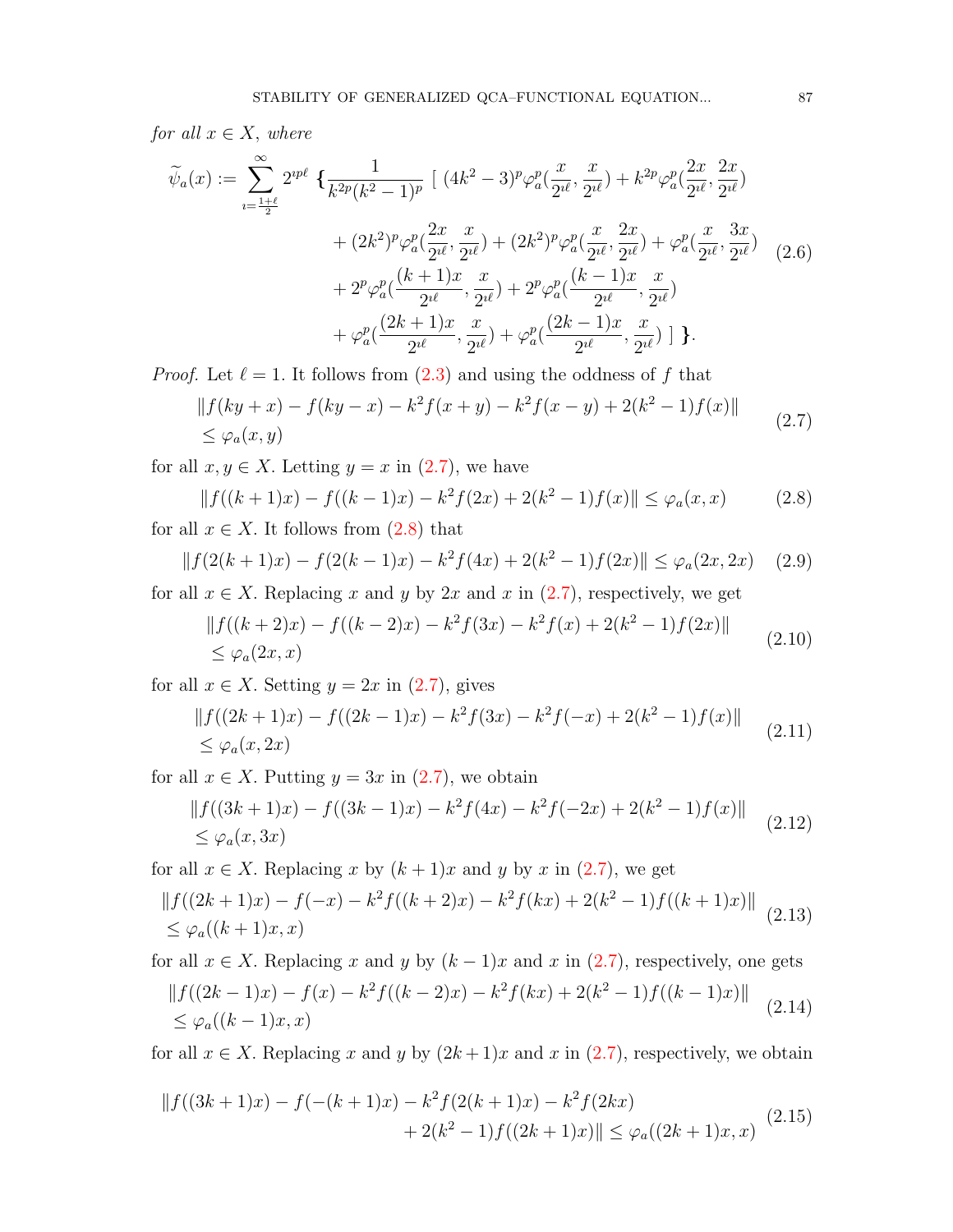for all  $x \in X$ . Replacing x and y by  $(2k-1)x$  and x in  $(2.7)$ , respectively, we have

<span id="page-4-1"></span><span id="page-4-0"></span>
$$
|| f((3k-1)x) - f(-(k-1)x) - k^2 f(2(k-1)x) - k^2 f(2kx) + 2(k^2 - 1) f((2k-1)x)|| \le \varphi_a((2k-1)x, x)
$$
(2.16)

for all  $x \in X$ . It follows from  $(2.8)$ ,  $(2.10)$ ,  $(2.11)$ ,  $(2.13)$  and  $(2.14)$  that

$$
||f(3x) - 4f(2x) + 5f(x)|| \le \frac{1}{k^2(k^2 - 1)} [2(k^2 - 1)\varphi_a(x, x) + k^2 \varphi_a(2x, x) + \varphi_a(x, 2x) + \varphi_a((k+1)x, x) + \varphi_a((k-1)x, x)] \tag{2.17}
$$

for all  $x \in X$ . And, from  $(2.8)$ ,  $(2.9)$ ,  $(2.11)$ ,  $(2.12)$ ,  $(2.15)$  and  $(2.16)$ , we conclude that

<span id="page-4-2"></span>
$$
||f(4x) - 2f(3x) - 2f(2x) + 6f(x)|| \le \frac{1}{k^2(k^2 - 1)} \left[ \varphi_a(x, x) + k^2 \varphi_a(2x, 2x) \right]
$$
  
+ 2(k<sup>2</sup> - 1)\varphi\_a(x, 2x) + \varphi\_a(x, 3x) + \varphi\_a((2k + 1)x, x) + \varphi\_a((2k - 1)x, x) \right] (2.18)

for all  $x \in X$ . Finally, by using  $(2.17)$  and  $(2.18)$ , we obtain that

<span id="page-4-3"></span>
$$
||f(4x) - 10f(2x) + 16f(x)|| \le \frac{1}{k^2(k^2 - 1)} [(4k^2 - 3)\varphi_a(x, x) + 2k^2\varphi_a(2x, x) + 2k^2\varphi_a(x, 2x) + \varphi_a(x, 3x) + 2\varphi_a((k+1)x, x) + k^2\varphi_a(2x, 2x) + 2\varphi_a((k-1)x, x) + \varphi_a((2k+1)x, x) + \varphi_a((2k-1)x, x)]
$$
\n(2.19)

for all  $x \in X$ , and let

<span id="page-4-6"></span>
$$
\psi_a(x) = \frac{1}{k^2(k^2 - 1)} \left[ (4k^2 - 3)\varphi_a(x, x) + k^2 \varphi_a(2x, 2x) + 2k^2 \varphi_a(2x, x) + 2k^2 \varphi_a(x, 2x) + \varphi_a(x, 3x) + 2\varphi_a((k+1)x, x) + 2\varphi_a((k-1)x, x) + \varphi_a((2k-1)x, x) \right]
$$
\n(2.20)

for all  $x \in X$ . Thus  $(2.19)$  means that

<span id="page-4-4"></span>
$$
||f(4x) - 10f(2x) + 16f(x)|| \le \psi_a(x)
$$
\n(2.21)

for all  $x \in X$ . Let  $g: X \to Y$  be a function defined by  $g(x) := f(2x) - 8f(x)$  for all  $x \in X$ . From  $(2.21)$ , we conclude that

<span id="page-4-7"></span><span id="page-4-5"></span>
$$
||g(2x) - 2g(x)|| \le \psi_a(x)
$$
\n(2.22)

for all  $x \in X$ . If we replace x in  $(2.22)$  by  $\frac{x}{2^{n+1}}$  and multiply both sides of  $(2.22)$  by  $2^n$ , we see that

<span id="page-4-8"></span>
$$
||2^{n+1}g(\frac{x}{2^{n+1}}) - 2^{n}g(\frac{x}{2^{n}})|| \le 2^{n}\psi_a(\frac{x}{2^{n+1}})
$$
\n(2.23)

for all  $x \in X$  and all non-negative integers n. Hence

$$
||2^{n+1}g(\frac{x}{2^{n+1}})-2^{m}g(\frac{x}{2^{m}})||^{p} \leq \sum_{i=m}^{n}||2^{i+1}g(\frac{x}{2^{i+1}})-2^{i}g(\frac{x}{2^{i}})||^{p} \leq \sum_{i=m}^{n}2^{ip}\psi_{a}^{p}(\frac{x}{2^{i+1}}) \tag{2.24}
$$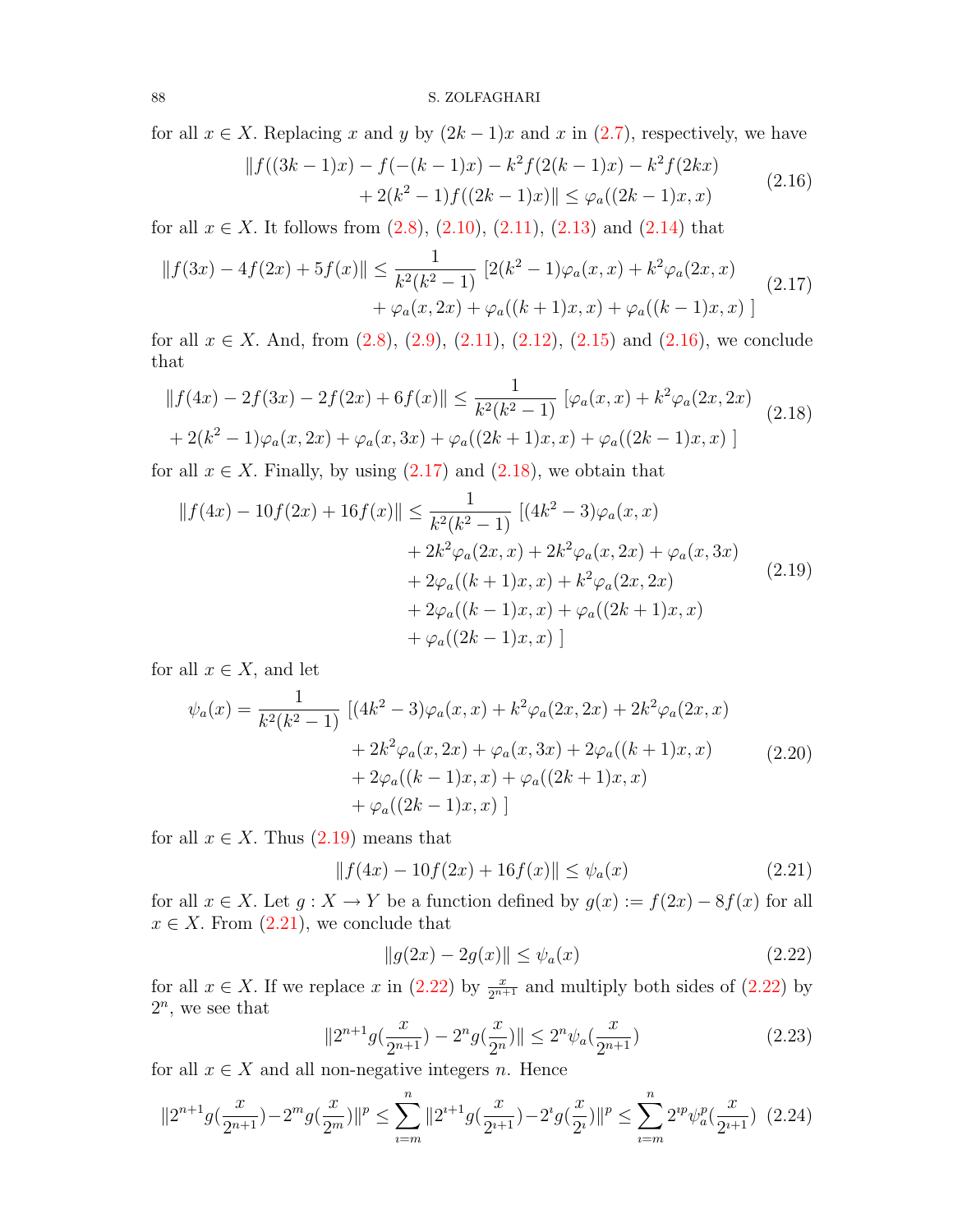for all non-negative integers n and m with  $n \geq m$  and all  $x \in X$ . Since  $0 < p \leq 1$ , so by Lemma  $2.1$  and  $(2.20)$ , we get

$$
\psi_a^p(x) \leq \frac{1}{k^{2p}(k^2 - 1)^p} \left[ (4k^2 - 3)^p \varphi_a^p(x, x) + k^{2p} \varphi_a^p(2x, 2x) + (2k^2)^p \varphi_a^p(2x, x) + (2k^2)^p \varphi_a^p(x, 2x) + \varphi_a^p(x, 3x) + 2^p \varphi_a^p((k+1)x, x) + 2^p \varphi_a^p((k-1)x, x) + \varphi_a^p((2k+1)x, x) + \varphi_a^p((2k-1)x, x) \right]
$$
\n(2.25)

for all  $x \in X$ . Therefore it follows from  $(2.1)$ ,  $(2.2)$  and  $(2.25)$  that

<span id="page-5-0"></span>
$$
\sum_{i=1}^{\infty} 2^{ip} \psi_a^p(\frac{x}{2^i}) < \infty, \qquad \lim_{n \to \infty} 2^n \psi_a(\frac{x}{2^n}) = 0 \tag{2.26}
$$

for all  $x \in X$ . It follows from [\(2.24\)](#page-4-7) and [\(2.26\)](#page-5-1) that the sequence  $\{2^n g(\frac{x}{2^n})\}$  is a Cauchy sequence for all  $x \in X$ . Since Y is complete, the sequence  $\{2^n \tilde{g}(\frac{x}{2^n})\}$ converges for all  $x \in X$ . Therefore, one can define a function  $A: X \to Y$  by

<span id="page-5-3"></span><span id="page-5-2"></span><span id="page-5-1"></span>
$$
A(x) := \lim_{n \to \infty} 2^n g\left(\frac{x}{2^n}\right) \tag{2.27}
$$

for all  $x \in X$ . Letting  $m = 0$  and passing the limit  $n \to \infty$  in  $(2.24)$ , we get

$$
||g(x) - A(x)||^{p} \le \sum_{i=0}^{\infty} 2^{ip} \psi_{a}^{p}(\frac{x}{2^{i+1}}) = \frac{1}{2^{p}} \sum_{i=1}^{\infty} 2^{ip} \psi_{a}^{p}(\frac{x}{2^{i}})
$$
(2.28)

for all  $x \in X$ . Therefore [\(2.5\)](#page-2-4) follows from [\(2.25\)](#page-5-0) and [\(2.28\)](#page-5-2). Now we show that A is additive. It follows from  $(2.23)$ ,  $(2.26)$  and  $(2.27)$  that

$$
||A(2x) - 2A(x)|| = \lim_{n \to \infty} ||2^{n}g(\frac{x}{2^{n-1}}) - 2^{n+1}(\frac{x}{2^{n}})|| = 2 \lim_{n \to \infty} ||2^{n-1}g(\frac{x}{2^{n-1}}) - 2^{n}g(\frac{x}{2^{n}})||
$$
  

$$
\leq \lim_{n \to \infty} 2^{n}\psi_{a}(\frac{x}{2^{n}}) = 0
$$

for all  $x \in X$ . So

<span id="page-5-4"></span>
$$
A(2x) = 2A(x) \tag{2.29}
$$

for all  $x \in X$ . On the other hand it follows from  $(2.1)$ ,  $(2.3)$  and  $(2.27)$  that

$$
||D_A(x,y)|| = \lim_{n \to \infty} 2^n ||D_g(\frac{x}{2^n}, \frac{y}{2^n})|| = \lim_{n \to \infty} 2^n ||D_f(\frac{x}{2^{n-1}}, \frac{y}{2^{n-1}}) - 8D_f(\frac{x}{2^n}, \frac{y}{2^n})||
$$
  
\n
$$
\leq \lim_{n \to \infty} 2^n \{ ||D_f(\frac{x}{2^{n-1}}, \frac{y}{2^{n-1}})|| + 8||D_f(\frac{x}{2^n}, \frac{y}{2^n})|| \}
$$
  
\n
$$
\leq \lim_{n \to \infty} 2^n \{ \varphi_a(\frac{x}{2^{n-1}}, \frac{y}{2^{n-1}}) + 8\varphi_a(\frac{x}{2^n}, \frac{y}{2^n}) \} = 0
$$

for all  $x, y \in X$ . Hence the function A satisfies [\(1.4\)](#page-1-2). Thus by Lemma [2.2,](#page-2-5) the function  $x \rightarrow A(2x) - 8A(x)$  is additive. Therefore [\(2.29\)](#page-5-4) implies that the function A is additive.

To prove the uniqueness property of A, let  $A' : X \to Y$  be another additive function satisfying  $(2.5)$ . Since

$$
\lim_{n \to \infty} 2^{np} \sum_{i=1}^{\infty} 2^{ip} \varphi_a^p(\frac{u}{2^{n+i}}, \frac{y}{2^{n+i}}) = \lim_{n \to \infty} \sum_{i=n+1}^{\infty} 2^{ip} \varphi_a^p(\frac{u}{2^i}, \frac{y}{2^i}) = 0
$$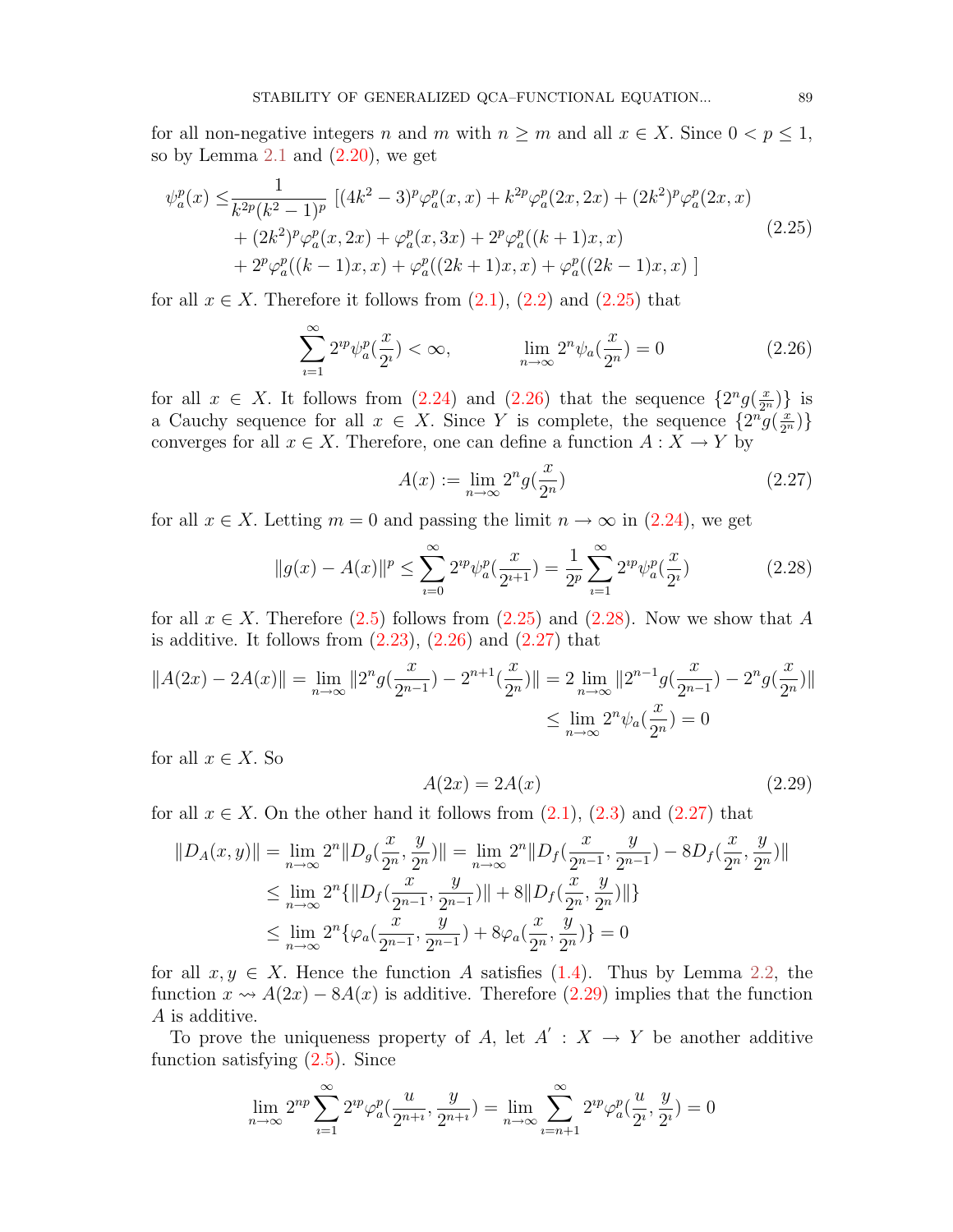<span id="page-6-0"></span>for all  $u \in \{x, 2x, (k-1)x, (k+1)x, (2k-1)x, (2k+1)x\}$  and all  $y \in \{x, 2x, 3x\}$ . Hence

<span id="page-6-4"></span>
$$
\lim_{n \to \infty} 2^{np} \widetilde{\psi}_a(\frac{x}{2^n}) = 0 \tag{2.30}
$$

for all  $x \in X$ . It follows from  $(2.5)$  and  $(2.30)$  that

$$
||A(x) - A^{'}(x)||^{p} = \lim_{n \to \infty} 2^{np} ||g(\frac{x}{2^{n}}) - A^{'}(\frac{x}{2^{n}})||^{p} \le \frac{1}{2^{p}} \lim_{n \to \infty} 2^{np} \widetilde{\psi}_{a}(\frac{x}{2^{n}}) = 0
$$

for all  $x \in X$ . So  $A = A'$ .

For  $\ell = -1$ , we can prove the theorem by a similar technique.

<span id="page-6-6"></span>Corollary 2.4. Let  $\epsilon, r, s$  be non-negative real numbers such that  $r, s > 1$  or  $r, s < 1$ . Suppose that an odd function  $f : X \to Y$  satisfies the inequality

$$
||D_f(x,y)|| \leq \begin{cases} \epsilon, & r = s = 0; \\ \epsilon ||x||^r, & r > 0, s = 0; \\ \epsilon ||y||^s, & r = 0, s > 0; \\ \epsilon (||x||^r + ||y||^s), & r, s > 0. \end{cases}
$$
(2.31)

for all  $x, y \in X$ . Then there exists a unique additive function  $A: X \to Y$  satisfying

$$
||f(2x) - 8f(x) - A(x)|| \le \frac{\epsilon}{k^2(k^2 - 1)} \begin{cases} \delta_a, & r = s = 0; \\ \alpha_a ||x||^r, & r > 0, s = 0; \\ \beta_a ||x||^s, & r = 0, s > 0; \\ (\alpha_a^p ||x||^{rp} + \beta_a^p ||x||^{sp})^{\frac{1}{p}}, & r, s > 0. \end{cases}
$$

for all  $x \in X$ , where

$$
\delta_a = \left\{ \frac{1}{2^p - 1} \left[ (4k^2 - 3)^p + 2^{p+1} (k^{2p} + 1) + k^{2p} + 3 \right] \right\}^{\frac{1}{p}},
$$
  
\n
$$
\alpha_a = \left\{ \frac{1}{|2^p - 2^{rp}|} \left[ (4k^2 - 3)^p + (2k + 1)^{rp} + (2k - 1)^{rp} + 2^p (k + 1)^{rp} \right. \\ \left. + 2^p (k - 1)^{rp} + k^{2p} (2^{(r+1)p} + 2^{rp} + 2^p) + 1 \right] \right\}^{\frac{1}{p}},
$$
  
\n
$$
\beta_a = \left\{ \frac{1}{|2^p - 2^{sp}|} \left[ (4k^2 - 3)^p + k^{2p} (2^{(s+1)p} + 2^{sp} + 2^p) + 3^{sp} + 2^{p+1} + 2 \right] \right\}^{\frac{1}{p}}.
$$

*Proof.* It follows from Theorem [2.3](#page-2-6) by putting  $\varphi(x,y) := \epsilon(||x||^r + ||y||^s)$  for all  $x, y \in X$ .

<span id="page-6-3"></span>**Lemma 2.5.** (See [\[4\]](#page-14-3)) Let  $V_1$  and  $V_2$  be real vector spaces. If an odd function f:  $V_1 \rightarrow V_2$  satisfies [\(1](#page-1-2).4), then the function  $h: V_1 \rightarrow V_2$  defined by  $h(x) = f(2x)-2f(x)$ is cubic.

<span id="page-6-5"></span><span id="page-6-1"></span>Theorem 2.6. Let  $\ell \in \{-1,1\}$  be fixed, and  $\varphi_c : X \times X \to [0,\infty)$  be a function such that

$$
\lim_{n \to \infty} 8^{n\ell} \varphi_c(\frac{x}{2^{n\ell}}, \frac{y}{2^{n\ell}}) = 0
$$
\n(2.32)

for all  $x, y \in X$  and

<span id="page-6-2"></span>
$$
\sum_{\iota=\frac{1+\ell}{2}}^{\infty} 8^{\iota p \ell} \varphi_c^p(\frac{u}{2^{\iota \ell}}, \frac{y}{2^{\iota \ell}}) < \infty \tag{2.33}
$$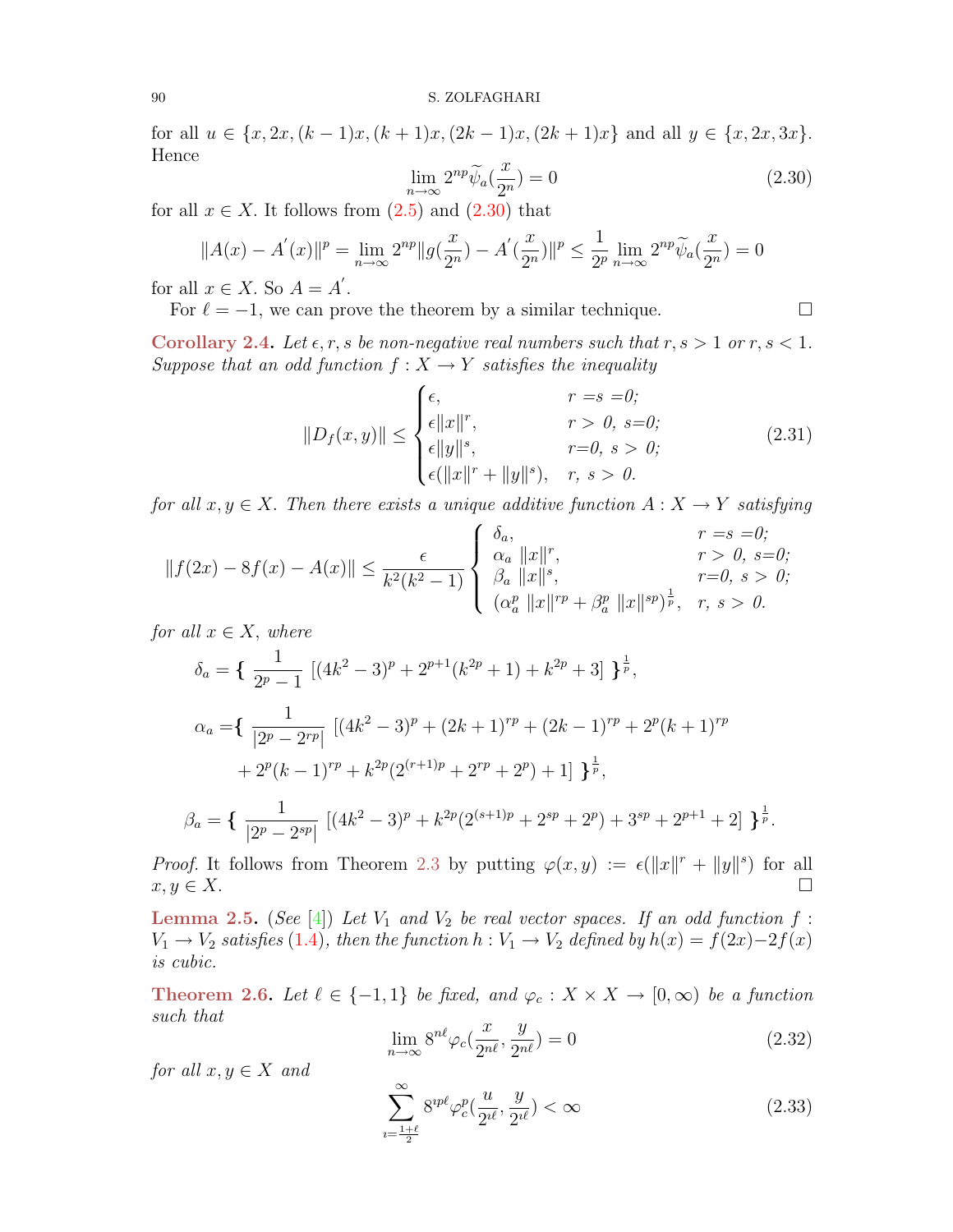for all  $u \in \{x, 2x, (k-1)x, (k+1)x, (2k-1)x, (2k+1)x\}$  and all  $y \in \{x, 2x, 3x\}$ . Suppose that an odd function  $f: X \to Y$  with  $f(0) = 0$  satisfies the inequality

<span id="page-7-5"></span><span id="page-7-3"></span>
$$
||D_f(x,y)|| \le \varphi_c(x,y) \tag{2.34}
$$

for all  $x, y \in X$ . Then the limit

$$
C(x) := \lim_{n \to \infty} 8^{n\ell} [f(\frac{x}{2^{n\ell - 1}}) - 2f(\frac{x}{2^{n\ell}})]
$$
\n(2.35)

exists for all  $x \in X$  and  $C : X \to Y$  is a unique cubic function satisfying

$$
||f(2x) - 2f(x) - C(x)|| \le \frac{1}{8} [\tilde{\psi}_c(x)]^{\frac{1}{p}}
$$
\n(2.36)

for all  $x \in X$ , where

$$
\widetilde{\psi}_{c}(x) := \sum_{i=\frac{1+\ell}{2}}^{\infty} 8^{ip\ell} \left\{ \frac{1}{k^{2p}(k^{2}-1)^{p}} \left[ (4k^{2}-3)^{p} \varphi_{c}^{p}(\frac{x}{2^{i\ell}}, \frac{x}{2^{i\ell}}) + k^{2p} \varphi_{c}^{p}(\frac{2x}{2^{i\ell}}, \frac{2x}{2^{i\ell}}) \right. \right.\left. + (2k^{2})^{p} \varphi_{c}^{p}(\frac{2x}{2^{i\ell}}, \frac{x}{2^{i\ell}}) + (2k^{2})^{p} \varphi_{c}^{p}(\frac{x}{2^{i\ell}}, \frac{2x}{2^{i\ell}}) + \varphi_{c}^{p}(\frac{x}{2^{i\ell}}, \frac{3x}{2^{i\ell}}) \right.\left. + 2^{p} \varphi_{c}^{p}(\frac{(k+1)x}{2^{i\ell}}, \frac{x}{2^{i\ell}}) + 2^{p} \varphi_{c}^{p}(\frac{(k-1)x}{2^{i\ell}}, \frac{x}{2^{i\ell}}) \right.\left. + \varphi_{c}^{p}(\frac{(2k+1)x}{2^{i\ell}}, \frac{x}{2^{i\ell}}) + \varphi_{c}^{p}(\frac{(2k-1)x}{2^{i\ell}}, \frac{x}{2^{i\ell}}) \right] \right\}.
$$
\n(2.37)

*Proof.* Let  $\ell = 1$ . Similar to the proof of Theorem [2.3,](#page-2-6) we have

<span id="page-7-1"></span>
$$
||f(4x) - 10f(2x) + 16f(x)|| \le \psi_c(x), \tag{2.38}
$$

for all  $x \in X$ , where

$$
\psi_c(x) = \frac{1}{k^2(k^2 - 1)} \left[ (4k^2 - 3)\varphi_c(x, x) + k^2 \varphi_c(2x, 2x) + 2k^2 \varphi_c(2x, x) + 2k^2 \varphi_c(x, 2x) + \varphi_c(x, 3x) + 2\varphi_c((k+1)x, x) + 2\varphi_c((k-1)x, x) + \varphi_c((2k-1)x, x) \right]
$$
\n(2.39)  
\n(2.39)

for all  $x \in X$ . Letting  $h: X \to Y$  be a function defined by  $h(x) := f(2x) - 2f(x)$ . Then, we see that

<span id="page-7-2"></span><span id="page-7-0"></span>
$$
||h(2x) - 8h(x)|| \le \psi_c(x)
$$
\n(2.40)

<span id="page-7-4"></span>for all  $x \in X$ . If we replace x in  $(2.40)$   $\frac{x}{2^{n+1}}$  and multiply both sides of  $(2.40)$  by  $8^n$ , we get

$$
||8^{n+1}h(\frac{x}{2^{n+1}}) - 8^n h(\frac{x}{2^n})|| \le 8^n \psi_c(\frac{x}{2^{n+1}})
$$
\n(2.41)

for all  $x \in X$  and all non-negative integers n. Hence

$$
\|8^{n+1}h(\frac{x}{2^{n+1}}) - 8^m h(\frac{x}{2^m})\|^p \le \sum_{i=m}^n \|8^{i+1}h(\frac{x}{2^{i+1}}) - 8^i h(\frac{x}{2^i})\|^p
$$
  

$$
\le \sum_{i=m}^n 8^{ip} \psi_c^p(\frac{x}{2^{i+1}})
$$
 (2.42)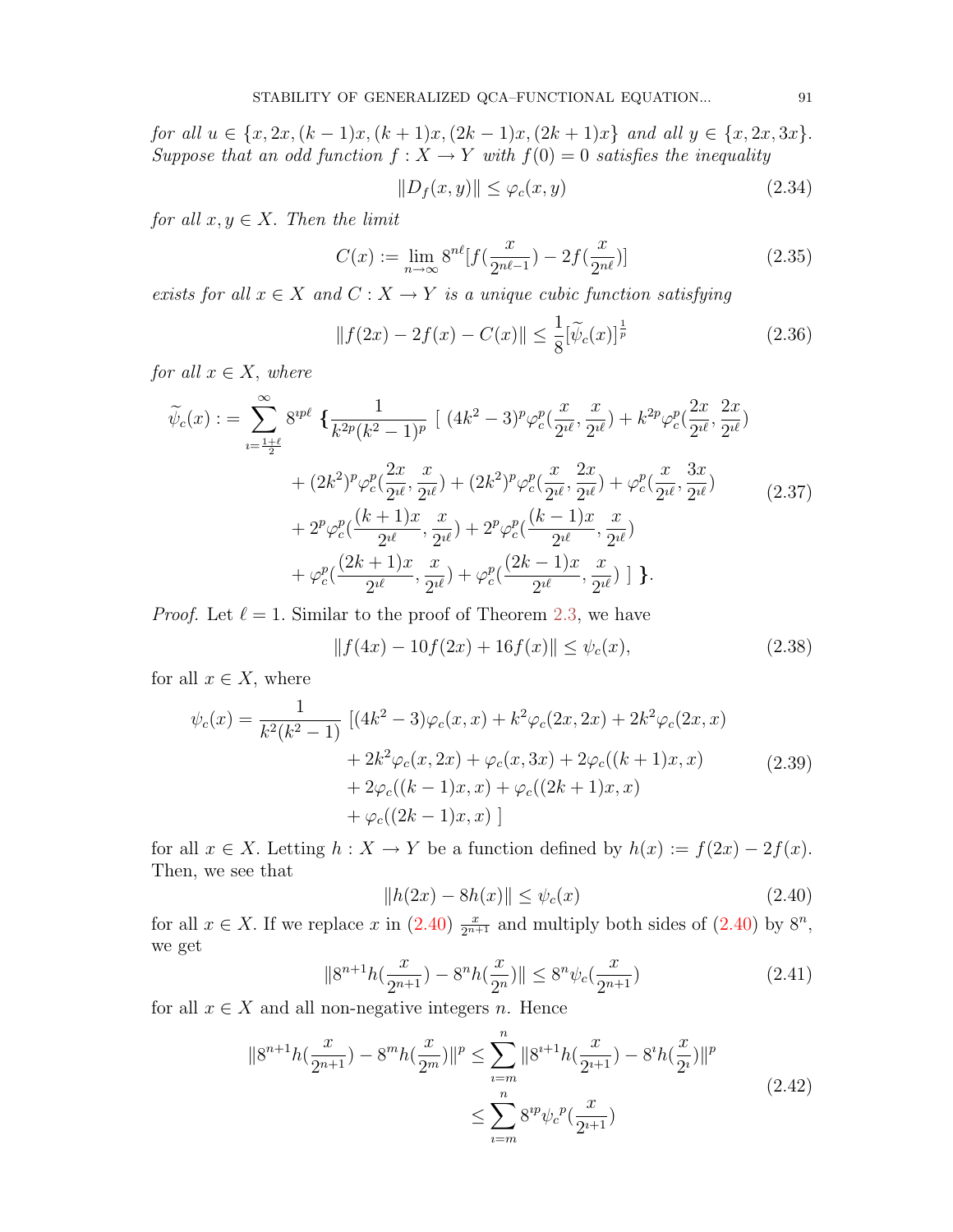for all non-negative integers n and m with  $n \geq m$  and all  $x \in X$ . Since  $0 < p \leq 1$ , so by Lemma  $2.1$  and  $(2.39)$ , we get

$$
\psi_c^p(x) \leq \frac{1}{k^{2p}(k^2 - 1)^p} \left[ (4k^2 - 3)^p \varphi_c^p(x, x) + k^{2p} \varphi_c^p(2x, 2x) + (2k^2)^p \varphi_c^p(2x, x) \right. \\ \left. + (2k^2)^p \varphi_c^p(x, 2x) + \varphi_c^p(x, 3x) + 2^p \varphi_c^p((k+1)x, x) \right. \\ \left. + 2^p \varphi_c^p((k-1)x, x) + \varphi_c^p((2k+1)x, x) \right. \\ \left. + \varphi_c^p((2k-1)x, x) \right]
$$
\n(2.43)

for all  $x \in X$ . Therefore it follows from  $(2.32)$ ,  $(2.33)$  and  $(2.43)$  that

<span id="page-8-0"></span>
$$
\sum_{i=1}^{\infty} 2^{ip} \psi_c^p(\frac{x}{2^i}) < \infty, \qquad \lim_{n \to \infty} 2^n \psi_c(\frac{x}{2^n}) = 0 \tag{2.44}
$$

for all  $x \in X$ . Therefore we conclude from  $(2.42)$  and  $(2.44)$  that the sequence  $\{8^n h(\frac{x}{2^n})\}$  is a Cauchy sequence for all  $x \in X$ . Since Y is complete, the sequence  $\{8^n h(\frac{x}{2^n})\}$  converges for all  $x \in X$ . So one can define the function  $C: X \to Y$  by

<span id="page-8-3"></span><span id="page-8-2"></span><span id="page-8-1"></span>
$$
C(x) = \lim_{n \to \infty} 8^n h\left(\frac{x}{2^n}\right) \tag{2.45}
$$

for all  $x \in X$ . Letting  $m = 0$  and passing the limit  $n \to \infty$  in  $(2.42)$ , we get

$$
||h(x) - C(x)||^{p} \le \sum_{i=0}^{\infty} 8^{ip} \psi_{c}^{p}(\frac{x}{2^{i+1}}) = \frac{1}{8^{p}} \sum_{i=1}^{\infty} 8^{ip} \psi_{c}^{p}(\frac{x}{2^{i}})
$$
(2.46)

for all  $x \in X$ . Therefore, [\(2.36\)](#page-7-3) follows from [\(2.43\)](#page-8-0) and [\(2.46\)](#page-8-2). Now we show that C is cubic. It follows from  $(2.41)$ ,  $(2.44)$  and  $(2.45)$  that

$$
||C(2x) - 8C(x)|| = \lim_{n \to \infty} ||8^n h(\frac{x}{2^{n-1}}) - 8^{n+1} h(\frac{x}{2^n})|| = 8 \lim_{n \to \infty} ||8^{n-1} h(\frac{x}{2^{n-1}}) - 8^n h(\frac{x}{2^n})||
$$
  

$$
\leq \lim_{n \to \infty} 8^n \psi_c(\frac{x}{2^n}) = 0
$$

for all  $x \in X$ . So

<span id="page-8-4"></span>
$$
C(2x) = 8C(x) \tag{2.47}
$$

for all  $x \in X$ . On the other hand it follows from  $(2.32)$ ,  $(2.34)$  and  $(2.45)$  that

$$
||D_C(x,y)|| = \lim_{n \to \infty} 8^n ||D_h(\frac{x}{2^n}, \frac{y}{2^n})|| = \lim_{n \to \infty} 8^n ||D_f(\frac{x}{2^{n-1}}, \frac{y}{2^{n-1}}) - 2D_f(\frac{x}{2^n}, \frac{y}{2^n})||
$$
  
\n
$$
\leq \lim_{n \to \infty} 8^n \{ ||D_f(\frac{x}{2^{n-1}}, \frac{y}{2^{n-1}})|| + 2||D_f(\frac{x}{2^n}, \frac{y}{2^n})|| \}
$$
  
\n
$$
\leq \lim_{n \to \infty} 8^n \{ \varphi_c(\frac{x}{2^{n-1}}, \frac{y}{2^{n-1}}) + 2\varphi_c(\frac{x}{2^n}, \frac{y}{2^n}) \} = 0
$$

for all  $x, y \in X$ . Hence the function C satisfies [\(1.4\)](#page-1-2). By Lemma [2.5,](#page-6-3) the function  $x \rightsquigarrow C(2x) - 2C(x)$  is cubic. Hence,  $(2.47)$  implies that function C is cubic.

To prove the uniqueness of C, let  $C' : X \to Y$  be another additive function satisfying [\(2.36\)](#page-7-3). Since

$$
\lim_{n \to \infty} 8^{np} \sum_{i=1}^{\infty} 8^{ip} \varphi_c^p(\frac{u}{2^{n+i}}, \frac{y}{2^{n+i}}) = \lim_{n \to \infty} \sum_{i=n+1}^{\infty} 8^{ip} \varphi_c^p(\frac{u}{2^i}, \frac{y}{2^i}) = 0
$$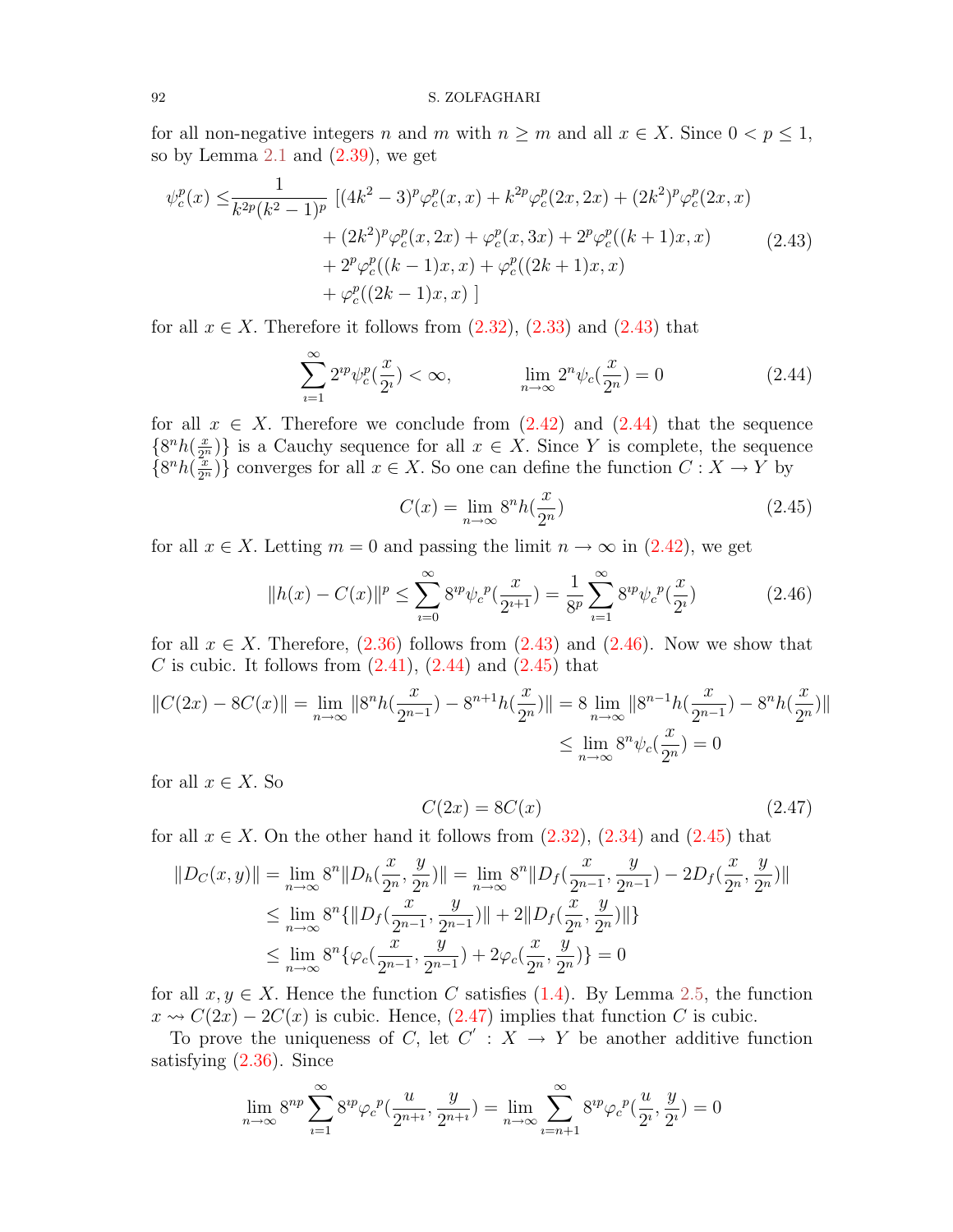<span id="page-9-0"></span>for all  $u \in \{x, 2x, (k-1)x, (k+1)x, (2k-1)x, (2k+1)x\}$  and all  $y \in \{x, 2x, 3x\}$ . Hence

$$
\lim_{n \to \infty} 8^{np} \widetilde{\psi}_c(\frac{x}{2^n}) = 0 \tag{2.48}
$$

for all  $x \in X$ . It follows from  $(2.36)$  and  $(2.48)$  that

$$
||C(x) - C'(x)|| = \lim_{n \to \infty} 8^{np} ||h(\frac{x}{2^n}) - C'(\frac{x}{2^n})||^p \le \frac{1}{8^p} \lim_{n \to \infty} 8^{np} \widetilde{\psi}_c(\frac{x}{2^n}) = 0
$$

for all  $x \in X$ . So  $C = C'$ .

For  $\ell = -1$ , we can prove the theorem by a similar technique.

<span id="page-9-2"></span>Corollary 2.7. Let  $\epsilon, r, s$  be non-negative real numbers such that  $r, s > 3$  or  $r, s < 3$ . Suppose that an odd function  $f : X \to Y$  satisfies the inequality (2.[31\)](#page-6-4) for all  $x, y \in X$ . Then there exists a unique cubic function  $C: X \to Y$  satisfying

$$
||f(2x) - 2f(x) - C(x)|| \le \frac{\epsilon}{k^2(k^2 - 1)} \begin{cases} \delta_c, & r = s = 0; \\ \alpha_c ||x||^r, & r > 0, s = 0; \\ \beta_c ||x||^s, & r = 0, s > 0; \\ (\alpha_c^p ||x||^{rp} + \beta_c^p ||x||^{sp})^{\frac{1}{p}}, & r, s > 0. \end{cases}
$$

for all  $x \in X$ , where

$$
\delta_c = \left\{ \frac{1}{8^p - 1} \left[ (4k^2 - 3)^p + 2^{p+1} (k^{2p} + 1) + k^{2p} + 3 \right] \right\}^{\frac{1}{p}},
$$
  

$$
\alpha_c = \left\{ \frac{1}{|8^p - 2^{rp}|} \left[ (4k^2 - 3)^p + (2k + 1)^{rp} + (2k - 1)^{rp} + 2^p (k + 1)^{rp} \right. \\ \left. + 2^p (k - 1)^{rp} + k^{2p} (2^{(r+1)p} + 2^{rp} + 2^p) + 1 \right] \right\}^{\frac{1}{p}},
$$

$$
\beta_c = \left\{ \frac{1}{|8^p - 2^{sp}|} \left[ (4k^2 - 3)^p + k^{2p} (2^{(s+1)p} + 2^{sp} + 2^p) + 3^{sp} + 2^{p+1} + 2 \right] \right\}^{\frac{1}{p}}.
$$

<span id="page-9-5"></span>Theorem 2.8. Let  $\ell \in \{-1,1\}$  be fixed, and  $\varphi : X \times X \to [0,\infty)$  be a function such that

<span id="page-9-3"></span>
$$
\lim_{n \to \infty} \left\{ \left( \frac{1 - \ell}{2} \right) 2^{n\ell} \varphi \left( \frac{x}{2^{n\ell}}, \frac{y}{2^{n\ell}} \right) + \left( \frac{1 + \ell}{2} \right) 8^{n\ell} \varphi \left( \frac{x}{2^{n\ell}}, \frac{y}{2^{n\ell}} \right) \right\} = 0 \tag{2.49}
$$

for all  $x, y \in X$  and

<span id="page-9-4"></span>
$$
\sum_{\nu=\frac{1+\ell}{2}}^{\infty} \left\{ \left( \frac{1-\ell}{2} \right) 2^{\nu p \ell} \varphi^p \left( \frac{u}{2^{\ell \ell}}, \frac{y}{2^{\ell \ell}} \right) + \left( \frac{1+\ell}{2} \right) 8^{\nu p \ell} \varphi^p \left( \frac{u}{2^{\ell \ell}}, \frac{y}{2^{\ell \ell}} \right) \right\} < \infty \tag{2.50}
$$

for all  $u \in \{x, 2x, (k-1)x, (k+1)x, (2k-1)x, (2k+1)x\}$  and all  $y \in \{x, 2x, 3x\}$ . Suppose that an odd function  $f: X \to Y$  satisfies the inequality  $||D_f(x, y)|| \leq \varphi(x, y)$ for all  $x, y \in X$ . Then there exist a unique cubic function  $C: X \to Y$  and a unique additive function  $A: X \rightarrow Y$  such that

<span id="page-9-1"></span>
$$
||f(x) - C(x) - A(x)|| \le \frac{1}{48} \left( 4[\widetilde{\psi}_a(x)]^{\frac{1}{p}} + [\widetilde{\psi}_c(x)]^{\frac{1}{p}} \right)
$$
 (2.51)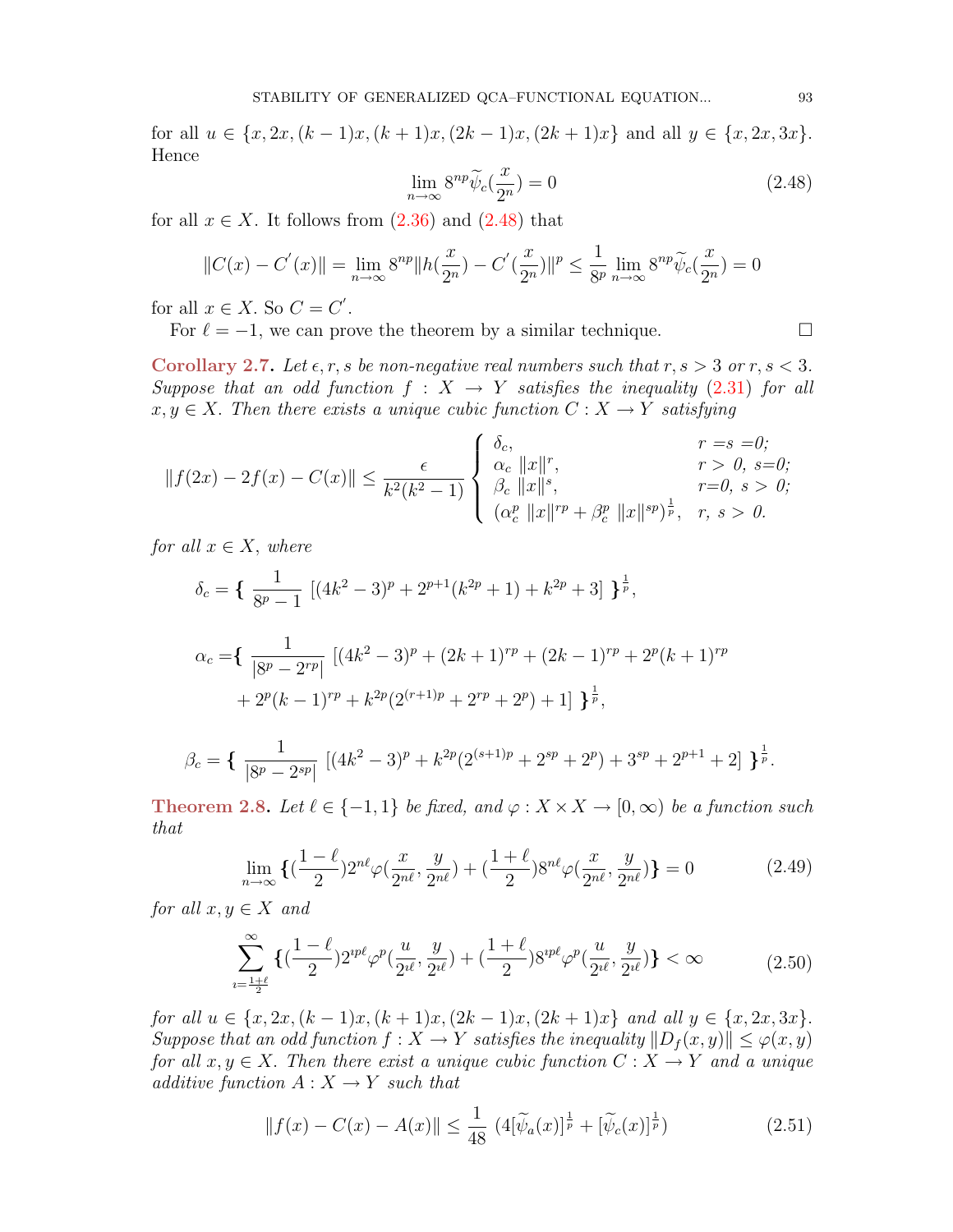for all  $x \in X$ , where

<span id="page-10-1"></span>
$$
\tilde{\psi}_{a}(x) := \sum_{i=\frac{1+\ell}{2}}^{\infty} 2^{ip\ell} \left\{ \frac{1}{k^{2p}(k^{2}-1)^{p}} \left[ (4k^{2}-3)^{p}\varphi^{p}(\frac{x}{2^{i\ell}},\frac{x}{2^{i\ell}}) + k^{2p}\varphi^{p}(\frac{2x}{2^{i\ell}},\frac{2x}{2^{i\ell}}) \right. \\ \left. + (2k^{2})^{p}\varphi^{p}(\frac{2x}{2^{i\ell}},\frac{x}{2^{i\ell}}) + (2k^{2})^{p}\varphi^{p}(\frac{x}{2^{i\ell}},\frac{2x}{2^{i\ell}}) + \varphi^{p}(\frac{x}{2^{i\ell}},\frac{3x}{2^{i\ell}}) \right. \\ \left. + 2^{p}\varphi^{p}(\frac{(k+1)x}{2^{i\ell}},\frac{x}{2^{i\ell}}) + 2^{p}\varphi^{p}(\frac{(k-1)x}{2^{i\ell}},\frac{x}{2^{i\ell}}) \right. \\ \left. + \varphi^{p}(\frac{(2k+1)x}{2^{i\ell}},\frac{x}{2^{i\ell}}) + \varphi^{p}(\frac{(2k-1)x}{2^{i\ell}},\frac{x}{2^{i\ell}}) \right] \right\},\
$$
\n
$$
\tilde{\psi}_{c}(x) := \sum_{i=\frac{1+\ell}{2}}^{\infty} 8^{ip\ell} \left\{ \frac{1}{k^{2p}(k^{2}-1)^{p}} \left[ (4k^{2}-3)^{p}\varphi^{p}(\frac{x}{2^{i\ell}},\frac{x}{2^{i\ell}}) + k^{2p}\varphi^{p}(\frac{2x}{2^{i\ell}},\frac{2x}{2^{i\ell}}) \right. \\ \left. + (2k^{2})^{p}\varphi^{p}(\frac{2x}{2^{i\ell}},\frac{x}{2^{i\ell}}) + (2k^{2})^{p}\varphi^{p}(\frac{x}{2^{i\ell}},\frac{2x}{2^{i\ell}}) + \varphi^{p}(\frac{x}{2^{i\ell}},\frac{3x}{2^{i\ell}}) \right. \\ \left. + 2^{p}\varphi^{p}(\frac{(k+1)x}{2^{i\ell}},\frac{x}{2^{i\ell}}) + 2^{p}\varphi^{p}(\frac{(k-1)x}{2^{i\ell}},\frac{x}{2^{i\ell}}) \right] \right\}.
$$
\n<math display="block</math>

<span id="page-10-2"></span>*Proof.* Let  $\ell = 1$ . By Theorem [2.3](#page-2-6) and [2.6,](#page-6-5) there exist an additive function  $A_0$ :  $X \to Y$  and a cubic function  $C_0: X \to Y$  such that

 $\frac{1}{2}i\ell}$ ,

 $\frac{x}{2^{i\ell}}$ ) ] }.

$$
||f(2x) - 8f(x) - A_0(x)|| \le \frac{1}{2} [\widetilde{\psi}_a(x)]^{\frac{1}{p}}, \qquad ||f(2x) - 2f(x) - C_0(x)|| \le \frac{1}{8} [\widetilde{\psi}_c(x)]^{\frac{1}{p}}
$$

for all  $x \in X$ . Therefore, it follows from the last inequality that

 $\frac{1}{2^{i\ell}},$ 

<span id="page-10-0"></span>
$$
|| f(x) + \frac{1}{6}A_0(x) - \frac{1}{6}C_0(x)|| \le \frac{1}{48} \left( 4[\widetilde{\psi}_a(x)]^{\frac{1}{p}} + [\widetilde{\psi}_c(x)]^{\frac{1}{p}} \right)
$$

for all  $x \in X$ . So we obtain  $(2.51)$  by letting  $A(x) = -\frac{1}{6}A_0(x)$  and  $C(x) = \frac{1}{6}C_0(x)$ for all  $x \in X$ . To prove the uniqueness property of A and C, let  $A_1, C_1 : X \to Y$ be another additive and cubic functions satisfying  $(2.51)$ . Let  $A' = A - A_1$  and  $C' = C - C_1$ . So

$$
||A'(x) + C'(x)|| \le \{ ||f(x) - A(x) - C(x)|| + ||f(x) - A_1(x) - C_1(x)|| \}
$$
  

$$
\le \frac{1}{24} (4[\widetilde{\psi}_a(x)]^{\frac{1}{p}} + [\widetilde{\psi}_c(x)]^{\frac{1}{p}})
$$
 (2.54)

for all  $x \in \mathcal{X}$ . Since

$$
\lim_{n \to \infty} 2^{np} \widetilde{\psi}_a(\frac{x}{2^n}) = \lim_{n \to \infty} 8^{np} \widetilde{\psi}_c(\frac{x}{2^n}) = 0
$$

for all  $x \in X$ , so if we replace x in  $(2.54) \frac{x}{2^n}$  $(2.54) \frac{x}{2^n}$  and multiply both sides of  $(2.54)$  by  $8^n$ , we get

$$
\lim_{n \to \infty} 8^n \|A'(\frac{x}{2^n}) + C'(\frac{x}{2^n})\| = 0
$$

for all  $x \in X$ . Therefore  $C' = 0$ . So it follows from  $(2.54)$  that

$$
||A'(x)|| \le \frac{5}{24} [\widetilde{\psi}_a(x)]^{\frac{1}{p}}
$$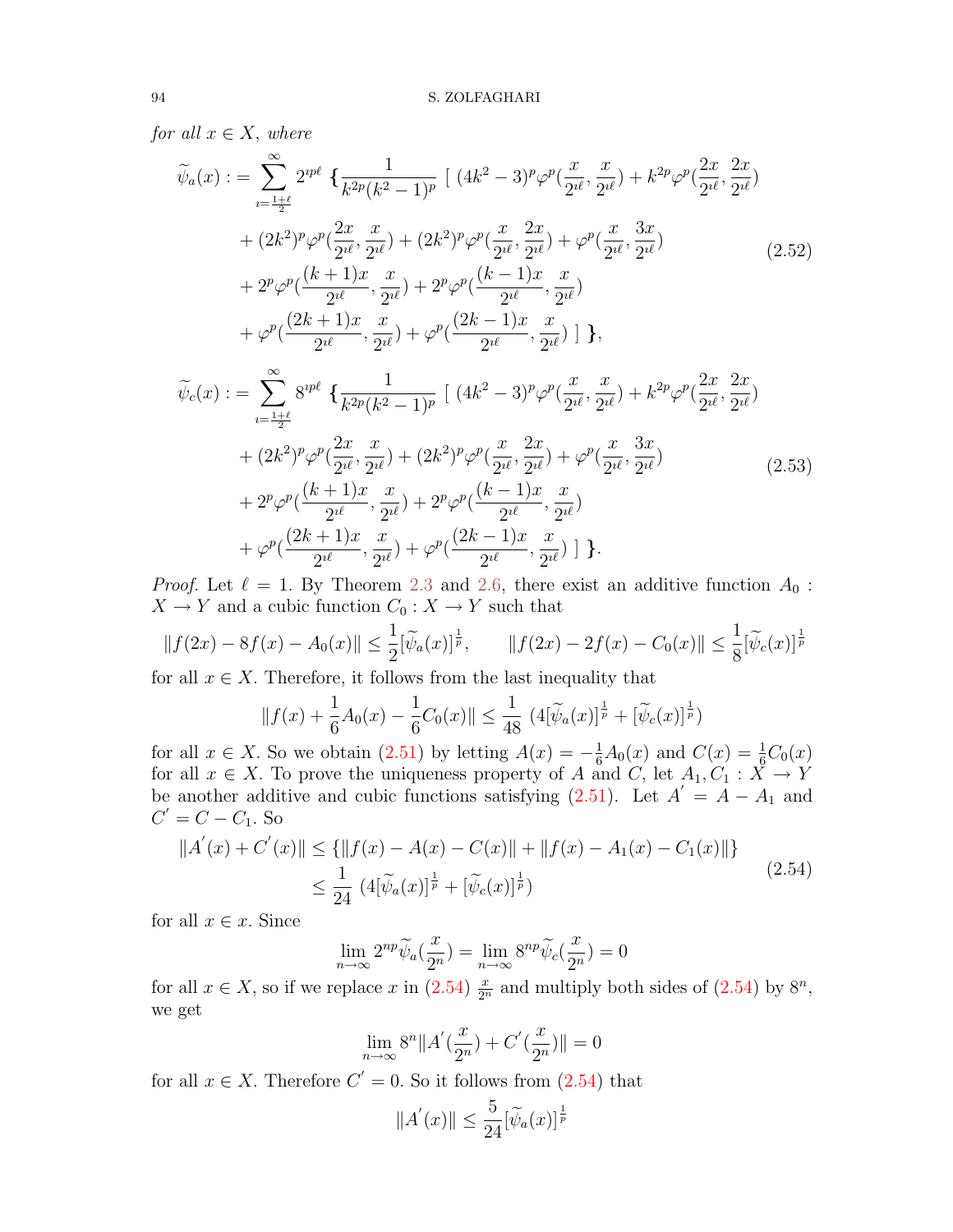for all  $x \in X$ . Therefore  $A' = 0$ .

For  $\ell = -1$ , we can prove the theorem by a similar technique.

<span id="page-11-9"></span>Corollary 2.9. Let  $\epsilon, r, s$  be non-negative real numbers such that  $r, s > 3$  or  $1 <$  $r, s < 3$  or  $r, s < 1$ . Suppose that an odd function  $f: X \to Y$  satisfies the inequality (2.[31\)](#page-6-4) for all  $x, y \in X$ . Then there exists a unique additive function  $A: X \to Y$  and a unique cubic function  $C: X \to Y$  such that

$$
||f(x) - A(x) - C(x)|| \le \frac{\epsilon}{6k^2(k^2 - 1)} \begin{cases} \n\delta_a + \delta_c, & r = s = 0; \\
(\alpha_a + \alpha_c) ||x||^r, & r > 0, s = 0; \\
(\beta_a + \beta_c) ||x||^s, & r = 0, s > 0; \\
\gamma_a(x) + \gamma_c(x), & r, s > 0.\n\end{cases}
$$

for all  $x \in X$ , where  $\delta_a, \delta_c, \alpha_a, \alpha_c, \beta_a$  and  $\beta_c$  are defined as in Corollaries [2](#page-6-6).4 and 2.[7](#page-9-2) and

$$
\gamma_a(x) = \{ \alpha_a^p \, \|x\|^{rp} + \beta_a^p \, \|x\|^{sp} \}^{\frac{1}{p}}, \qquad \gamma_c(x) = \{ \alpha_c^p \, \|x\|^{rp} + \beta_c^p \, \|x\|^{sp} \}^{\frac{1}{p}}
$$

for all  $x \in X$ .

<span id="page-11-7"></span>**Lemma 2.10.** (See [\[4\]](#page-14-3)) Let  $V_1$  and  $V_2$  be real vector spaces. If an even function  $f: V_1 \rightarrow V_2$  satisfies [\(1](#page-1-2).4), then f is quartic.

<span id="page-11-8"></span><span id="page-11-6"></span>**Theorem 2.11.** Let  $\ell \in \{-1,1\}$  be fixed, and  $\varphi : X \times X \to [0,\infty)$  be a function such that

$$
\lim_{n \to \infty} k^{4n\ell} \varphi\left(\frac{x}{k^{n\ell}}, \frac{y}{k^{n\ell}}\right) = 0 \tag{2.55}
$$

for all  $x, y \in X$  and

<span id="page-11-3"></span>
$$
\tilde{\psi}_e(x) := \sum_{i=\frac{1+\ell}{2}}^{\infty} k^{4ip\ell} \varphi^p(0, \frac{x}{k^{i\ell}}) < \infty \tag{2.56}
$$

<span id="page-11-0"></span>for all  $x \in X$ . Suppose that an even function  $f : X \to Y$  with  $f(0) = 0$  satisfies the inequality

<span id="page-11-5"></span><span id="page-11-4"></span>
$$
||D_f(x,y)|| \le \varphi(x,y) \tag{2.57}
$$

for all  $x, y \in X$ . Then the limit

$$
Q(x) := \lim_{n \to \infty} k^{4n\ell} f(\frac{x}{k^{n\ell}})
$$
\n(2.58)

exists for all  $x \in X$  and  $Q : X \to Y$  is a unique quartic function satisfying

$$
||f(x) - Q(x)|| \le \frac{1}{2k^4} [\tilde{\psi}_e(x)]^{\frac{1}{p}}
$$
\n(2.59)

for all  $x \in X$ .

*Proof.* For  $\ell = 1$ , setting  $x = 0$  in [\(2.57\)](#page-11-0) and then use  $f(0) = 0$  and evenness of f, we obtain that

<span id="page-11-1"></span>
$$
||2f(ky) - 2k^4 f(y)|| \le \varphi(0, y)
$$
\n(2.60)

<span id="page-11-2"></span>for all  $y \in X$ . Replacing y by x in [\(2.60\)](#page-11-1) and divide both sides of (2.60) by 2, we get

$$
||f(kx) - k^4 f(x)|| \le \frac{1}{2}\varphi(0, x)
$$
\n(2.61)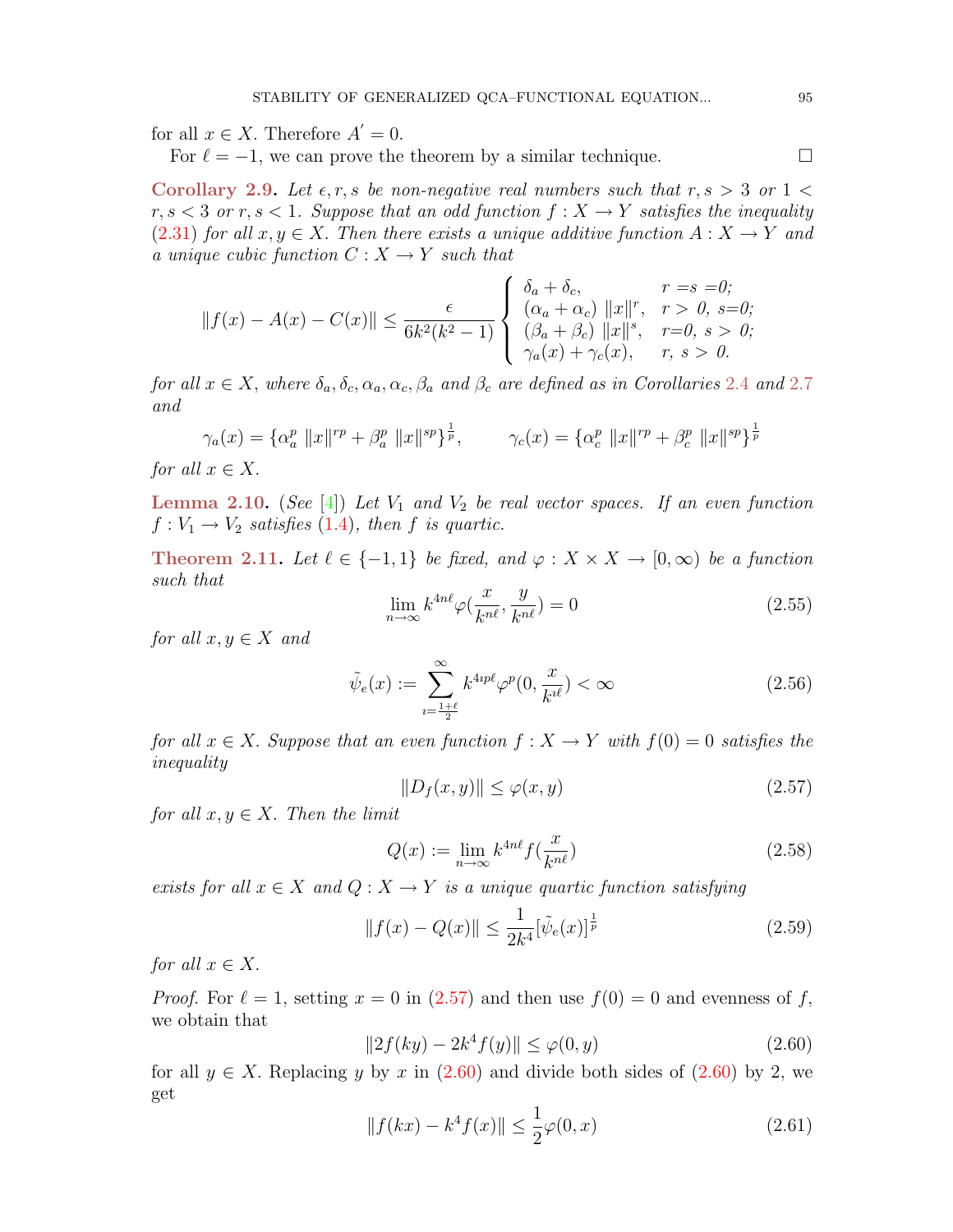for all  $x \in X$ . Let  $\psi_e(x) = \frac{1}{2}\varphi(0, x)$  for all  $x \in X$ , then by  $(2.61)$ , we get

<span id="page-12-1"></span><span id="page-12-0"></span>
$$
|| f(kx) - k^4 f(x) || \le \psi_e(x)
$$
 (2.62)

for all  $x \in X$ . If we replace x in [\(2.62\)](#page-12-0) by  $\frac{x}{k^{n+1}}$  and multiply both sides of (2.62) by  $k^{4n}$ , then we have

$$
||k^{4(n+1)}f(\frac{x}{k^{n+1}}) - k^{4n}f(\frac{x}{k^n})|| \le k^{4n}\psi_e(\frac{x}{k^{n+1}})
$$
\n(2.63)

for all  $x \in X$  and all non-negative integers n. Hence

$$
||k^{4(n+1)}f(\frac{x}{k^{n+1}}) - k^{4m}f(\frac{x}{k^m})||^p \le \sum_{i=m}^n ||k^{4(i+1)}f(\frac{x}{k^{i+1}}) - k^{4i}f(\frac{x}{k^i})||^p
$$
  

$$
\le \sum_{i=m}^n k^{4ip} \psi_e^p(\frac{x}{k^{i+1}})
$$
\n(2.64)

for all non-negative integers n and m with  $n \geq m$  and all  $x \in X$ . Since  $\psi_e^{\ p}(x) =$ 1  $\frac{1}{2^p}\varphi^p(0,x)$  for all  $x \in X$ , therefore by  $(2.56)$  we have

<span id="page-12-3"></span><span id="page-12-2"></span>
$$
\sum_{i=1}^{\infty} k^{4ip} \psi_e^{\ p}(\frac{x}{k^i}) < \infty \tag{2.65}
$$

for all  $x \in X$ . Therefore we conclude from  $(2.64)$  and  $(2.65)$  that the sequence  ${k^{4n} f(\frac{x}{k^n})}$  is a Cauchy sequence for all  $x \in X$ . Since Y is complete, the sequence  ${k^{4n}f(\frac{x}{k^n})}$  converges for all  $x \in X$ . So one can define the function  $Q: X \to Y$  by [\(2.58\)](#page-11-4) for all  $x \in X$ . Letting  $m = 0$  and passing the limit  $n \to \infty$  in [\(2.64\)](#page-12-1), we get

$$
||f(x) - Q(x)||^{p} \le \sum_{i=0}^{\infty} k^{4ip} \psi_{e}^{p}(\frac{x}{k^{i+1}}) = \frac{1}{k^{4p}} \sum_{i=1}^{\infty} k^{4ip} \psi_{e}^{p}(\frac{x}{k^{i}})
$$
(2.66)

for all  $x \in X$ . Therefore [\(2.59\)](#page-11-5) follows from [\(2.56\)](#page-11-3) and [\(2.66\)](#page-12-3). Now we show that Q is quartic. It follows from  $(2.55)$ ,  $(2.57)$  and  $(2.58)$  that

$$
||D_Q(x,y)|| = \lim_{n \to \infty} k^{4n} ||D_f(\frac{x}{k^n}, \frac{y}{k^n})|| \le \lim_{n \to \infty} k^{4n} \varphi(\frac{x}{k^n}, \frac{y}{k^n}) = 0
$$

for all  $x, y \in X$ . Therefore the function  $Q: X \to Y$  satisfies [\(1.4\)](#page-1-2). Since f is an even function, then [\(2.58\)](#page-11-4) implies that the function  $Q: X \to Y$  is even. By Lemma [2.10,](#page-11-7) the function  $x \rightsquigarrow Q(x)$  is quartic.

To prove the uniqueness of Q, let  $Q' : X \to Y$  be another quartic function satisfying [\(2.59\)](#page-11-5). Since

$$
\lim_{n \to \infty} k^{4np} \sum_{i=1}^{\infty} k^{4ip} \varphi^p(0, \frac{x}{k^{i+n}}) = \lim_{n \to \infty} \sum_{i=n+1}^{\infty} k^{4ip} \varphi^p(0, \frac{x}{k^i}) = 0
$$

for all  $x \in X$ , then  $\lim_{n\to\infty} k^{4np} \tilde{\psi}_e(\frac{x}{k^n}) = 0$  for all  $x \in X$ . Therefore it follows from [\(2.59\)](#page-11-5) and the last equation that

$$
||Q(x) - Q^{'}(x)||^{p} = \lim_{n \to \infty} k^{4np} ||f(\frac{x}{k^n}) - Q^{'}(\frac{x}{k^n})||^{p} \le \frac{1}{(2k^4)^p} \lim_{n \to \infty} k^{4np} \tilde{\psi}_e(\frac{x}{k^n}) = 0
$$

for all  $x \in X$ . Hence  $Q = Q'$ . For  $\ell = -1$ , we can prove the theorem by a similar technique.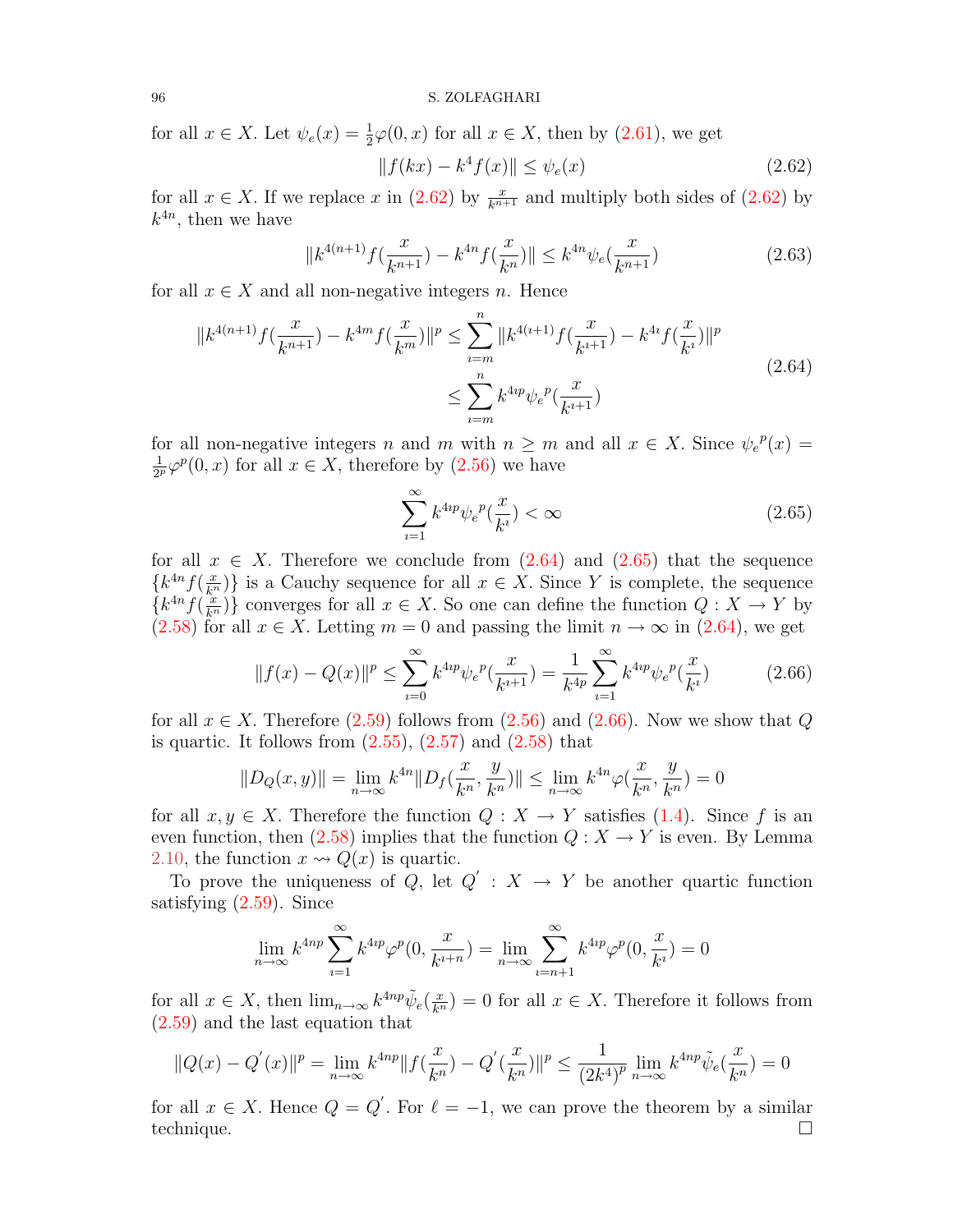<span id="page-13-2"></span>Corollary 2.12. Let  $\epsilon, r, s$  be non-negative real numbers such that  $r, s > 2$  or  $0 \leq$  $r, s < 2$ . Suppose that an even function  $f: X \to Y$  with  $f(0) = 0$  satisfies the inequality

$$
||D_f(x, y)|| \le \epsilon (||x||^r + ||y||^s)
$$
\n(2.67)

for all  $x, y \in X$ . Then there exists a unique quartic function  $Q: X \to Y$  satisfies

$$
||f(x) - Q(x)|| \le \frac{\epsilon}{2} \left( \frac{1}{|k^{4p} - k^{sp}|} ||x||^{sp} \right)^{\frac{1}{p}}
$$

for all  $x \in X$ .

Now, we are ready to prove the main theorem concerning the stability problem for the equation  $(1.4)$ .

Theorem 2.13. Let  $\varphi: X \times X \to [0, \infty)$  be a function which satisfies (2.[55\)](#page-11-6) for all  $x, y \in X$  and (2.[56\)](#page-11-3) for all  $x \in X$ , and satisfies (2.[49\)](#page-9-3) for all  $x, y \in X$  and (2.[50\)](#page-9-4) for all  $u \in \{x, 2x, (k-1)x, (k+1)x, (2k-1)x, (2k+1)x\}$  and all  $y \in \{x, 2x, 3x\}$ . Suppose that a function  $f: X \to Y$  satisfies the inequality (2.[57\)](#page-11-0) for all  $x, y \in X$ . Furthermore, assume that  $f(0) = 0$  in (2.[57\)](#page-11-0) for the case f is even. Then there exist a unique cubic function  $C: X \to Y$ , a unique quartic function  $Q: X \to Y$  and a unique additive function  $A: X \rightarrow Y$  such that

$$
||f(x) - C(x) - Q(x) - A(x)|| \le \frac{1}{4k^4} \{ [\tilde{\psi}_e(x) + \tilde{\psi}_e(-x)]^{\frac{1}{p}} \} + \frac{1}{96} \{ 4[\tilde{\psi}_a(x) + \tilde{\psi}_a(-x)]^{\frac{1}{p}} + [\tilde{\psi}_c(x) + \tilde{\psi}_c(-x)]^{\frac{1}{p}} \}
$$
(2.68)

for all  $x \in X$ , where  $\widetilde{\psi}_e(x)$ ,  $\widetilde{\psi}_a(x)$  and  $\widetilde{\psi}_c(x)$  are defined as in equations (2.[52\)](#page-10-1),  $(2.53)$  $(2.53)$  and  $(2.56)$  $(2.56)$ .

*Proof.* Assume that  $\varphi: X \times X \to [0, \infty)$  satisfies [\(2.55\)](#page-11-6) for all  $x, y \in X$  and [\(2.56\)](#page-11-3) for all  $x \in X$ . Let  $f_e(x) = \frac{1}{2}(f(x) + f(-x))$  for all  $x \in X$ , then  $f_e(0) = 0$ ,  $f_e(-x) = f_e(x)$ , and

<span id="page-13-1"></span> $||D_{f_e}(x, y)|| \leq \tilde{\varphi}(x, y)$ 

for all  $x, y \in X$ , where  $\tilde{\varphi}(x, y) := \frac{1}{2}(\varphi(x, y) + \varphi(-x, -y))$ . So

$$
\lim_{n\to\infty} k^{4n\ell} \tilde{\varphi}(\frac{x}{k^{n\ell}},\frac{y}{k^{n\ell}})=0
$$

for all  $x, y \in X$ . Since

$$
\tilde{\varphi}^p(x,y) \le \frac{1}{2^p} (\varphi^p(x,y) + \varphi^p(-x,-y))
$$

for all  $x, y \in X$ , then

$$
\sum_{\iota=\frac{1+\ell}{2}}^{\infty} k^{4\imath p\ell} \tilde{\varphi}^p(0,\frac{x}{k^{\imath \ell}}) < \infty
$$

for all  $x \in X$ . Hence, from Theorem [2.11,](#page-11-8) there exist a unique quartic function  $Q: X \to Y$  such that

<span id="page-13-0"></span>
$$
||f_e(x) - Q(x)|| \le \frac{1}{2k^4} \left[ \tilde{\tilde{\psi}_e}(x) \right]^{\frac{1}{p}}
$$
 (2.69)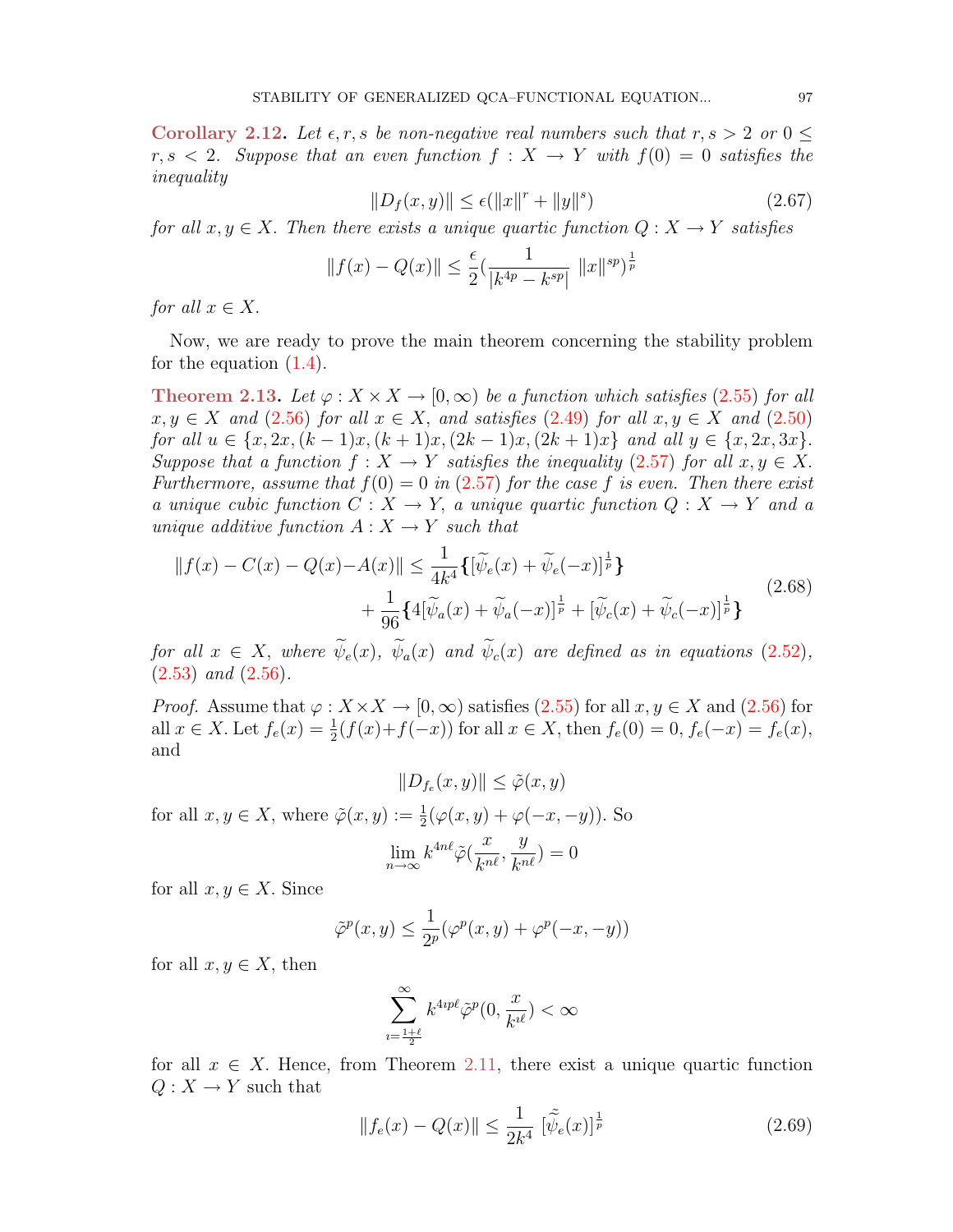for all  $x \in X$ , where

$$
\tilde{\tilde{\psi}_e}(x):=\sum_{\imath=\frac{1+\ell}{2}}^{\infty}k^{4\imath p\ell}\tilde{\varphi}^p(0,\frac{x}{k^{\imath \ell}})
$$

for all  $x \in X$ . It is clear that

<span id="page-14-4"></span>
$$
\tilde{\tilde{\psi}}_e(x) \le \frac{1}{2^p} \left[ \tilde{\psi}_e(x) + \tilde{\psi}_e(-x) \right]
$$

for all  $x \in X$ . Therefore it follows from  $(2.69)$  that

<span id="page-14-5"></span>
$$
||f_e(x) - Q(x)|| \le \frac{1}{4k^4} \left[ \tilde{\psi}_e(x) + \tilde{\psi}_e(-x) \right]^{\frac{1}{p}}
$$
 (2.70)

for all  $x \in X$ .

Also, let  $f_o(x) = \frac{1}{2}(f(x) - f(-x))$  for all  $x \in X$ , by using the above method and Theorem [2.8,](#page-9-5) it follows that there exist a unique cubic function  $C: X \to Y$  and a unique additive function  $A: X \to Y$  such that

$$
||f_o(x) - C(x) - A(x)|| \le \frac{1}{96} \left( 4[\widetilde{\psi}_a(x) + \widetilde{\psi}_a(-x)]^{\frac{1}{p}} + [\widetilde{\psi}_c(x) + \widetilde{\psi}_c(-x)]^{\frac{1}{p}} \right) \tag{2.71}
$$

for all  $x \in X$ . Hence  $(2.68)$  follows from  $(2.70)$  and  $(2.71)$ . Now, if  $\varphi : X \times X \rightarrow$  $[0,\infty)$  satisfies  $(2.49)$  for all  $x, y \in X$  and  $(2.50)$  for all  $u \in \{x, 2x, (k-1)x, (k+1)x, (k+1)x, (k+1)x\}$  $1)x,(2k-1)x,(2k+1)x$  and all  $y \in \{x,2x,3x\}$ , we can prove the theorem by a similar technique.

Corollary 2.14. Let  $\epsilon, r, s$  be non-negative real numbers such that  $r, s > 3$  or  $2 <$ r,  $s < 3$  or  $1 < r, s < 2$  or r,  $s < 1$ . Suppose that a function  $f: X \to Y$  satisfies the inequality (2.[67\)](#page-13-2) for all  $x, y \in X$ . Furthermore, assume that  $f(0) = 0$  for the case f is even. Then there exist a unique cubic function  $C: X \rightarrow Y$ , a unique quartic function  $Q: X \to Y$  and a unique additive function  $A: X \to Y$  such that

$$
||f(x) - C(x) - Q(x) - A(x)|| \leq \frac{\epsilon}{6k^2(k^2 - 1)} (\lambda_a(x) + \lambda_c(x)) + \frac{\epsilon}{2} \left( \frac{1}{|k^{4p} - k^{sp}|} ||x||^{sp} \right)^{\frac{1}{p}}
$$

for all  $x \in X$ , where  $\lambda_a(x)$  and  $\lambda_c(x)$  are defined as in Corollary [2](#page-11-9).9.

### **REFERENCES**

- <span id="page-14-0"></span>1. T. Aoki, On the stability of the linear transformation in Banach spaces, J. Math. Soc. Japan. 2 (1950) 64–66.
- <span id="page-14-1"></span>2. Y. Benyamini and J. Lindenstrauss, Geometric Nonlinear Functional Analysis, vol. 1, Colloq. Publ. vol. 48, Amer. Math. Soc., Providence, RI, 2000.
- <span id="page-14-2"></span>3. M. Eshaghi Gordji, H. Khodaei, Solution and stability of generalized mixed type cubic, quadratic and additive functional equation in quasi–Banach spaces, Nonlinear Analysis.-TMA 71 (2009) 5629–5643.
- <span id="page-14-3"></span>4. M. Eshaghi Gordji, H. Khodaei and M. Ghanifard, Generalized stability of quartic, cubic and additive functional equation in Menger probabilistic normed spaces, (To appear).